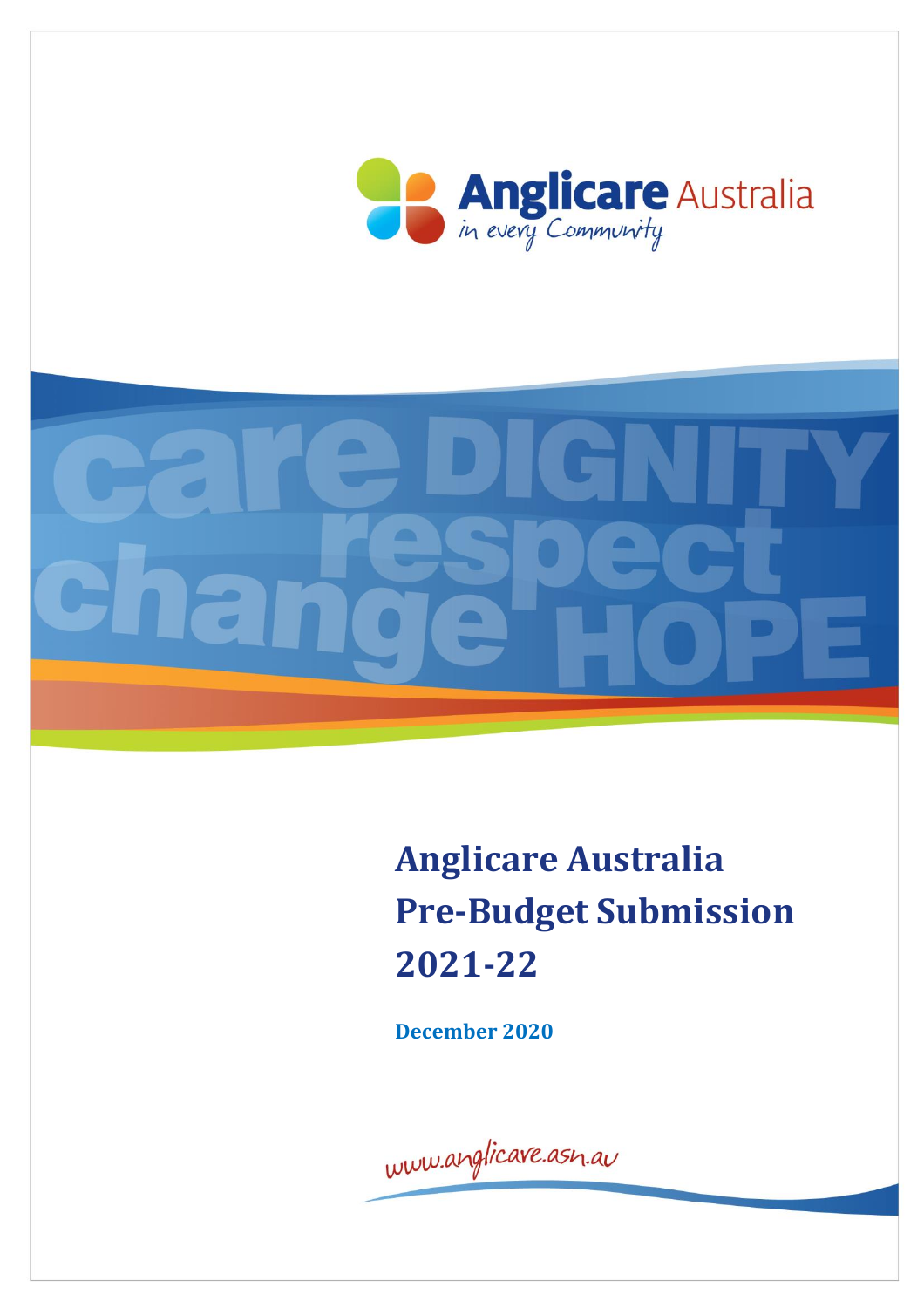## <span id="page-1-0"></span>About Anglicare Australia

Anglicare Australia is a network of independent local, state, national and international organisations that are linked to the Anglican Church and are joined by values of service, innovation, leadership and the Christian faith that every individual has intrinsic value. With a combined expenditure of \$1.82 billion, and a workforce of 20,500 staff and 9,000 volunteers, the Anglicare Australia Network contributes to more than 50 service areas in the Australian community. Our services are delivered to 450,000 people each year, reaching over 1.33 million Australians in total. Our services are delivered in partnership with people, the communities in which they live, and other like-minded organisations in those areas.

As part of its mission, Anglicare Australia "partners with people, families and communities to build resilience, inclusion and justice." Our first strategic goal charges us with reaching this by influencing "social and economic policy across Australia with a strong prophetic voice; informed by research and the practical experience of the Network."

### **Contact**

Kasy Chambers Executive Director

Anglicare Australia PO Box 4093 Ainslie ACT 2602 T: 02 6230 1775 [anglicare@anglicare.asn.au](mailto:anglicare@anglicare.asn.au)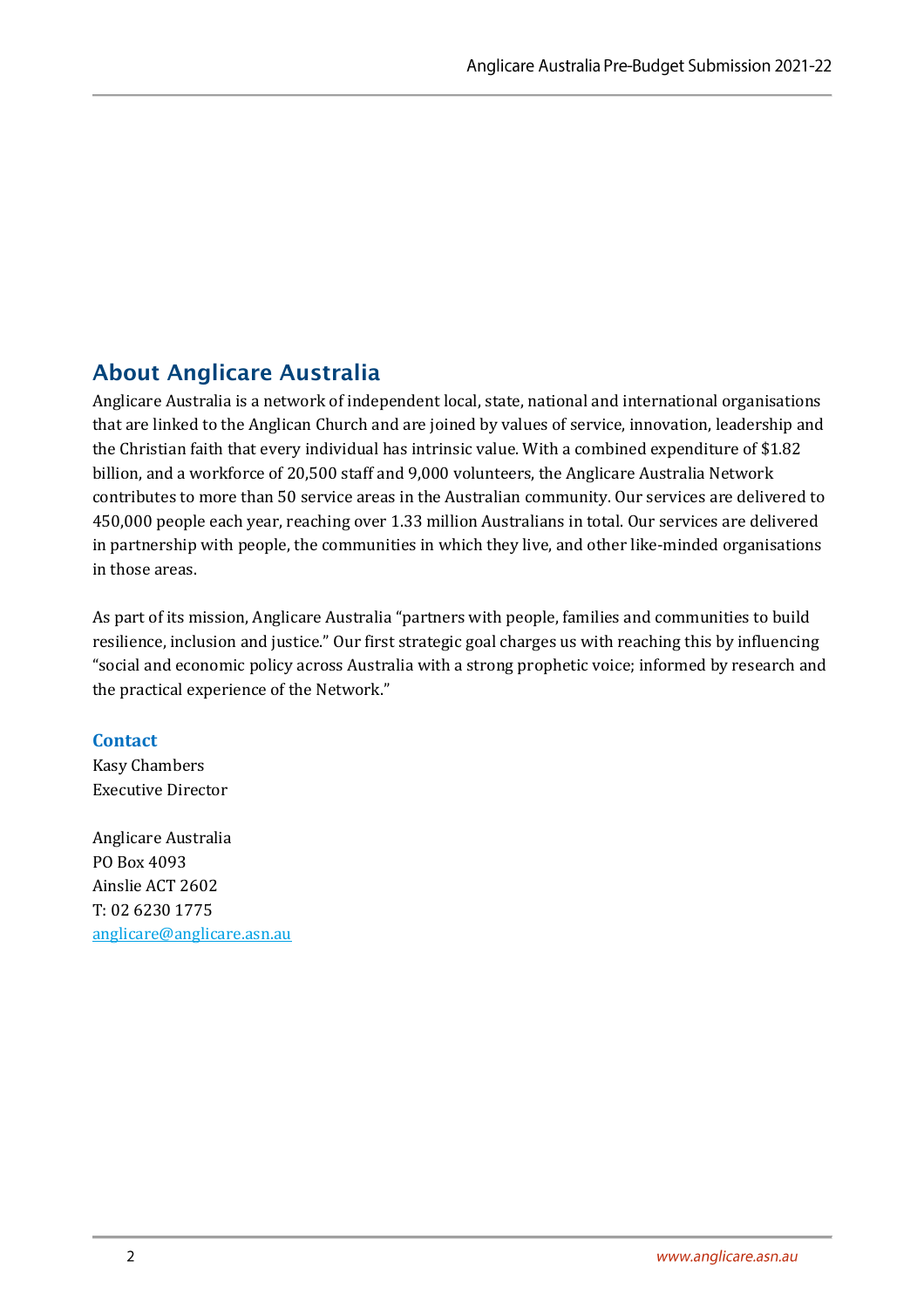# <span id="page-2-0"></span>**Contents**

| A National Commissioner for Aboriginal and Torres Strait Islander children and young people20 |
|-----------------------------------------------------------------------------------------------|
|                                                                                               |
|                                                                                               |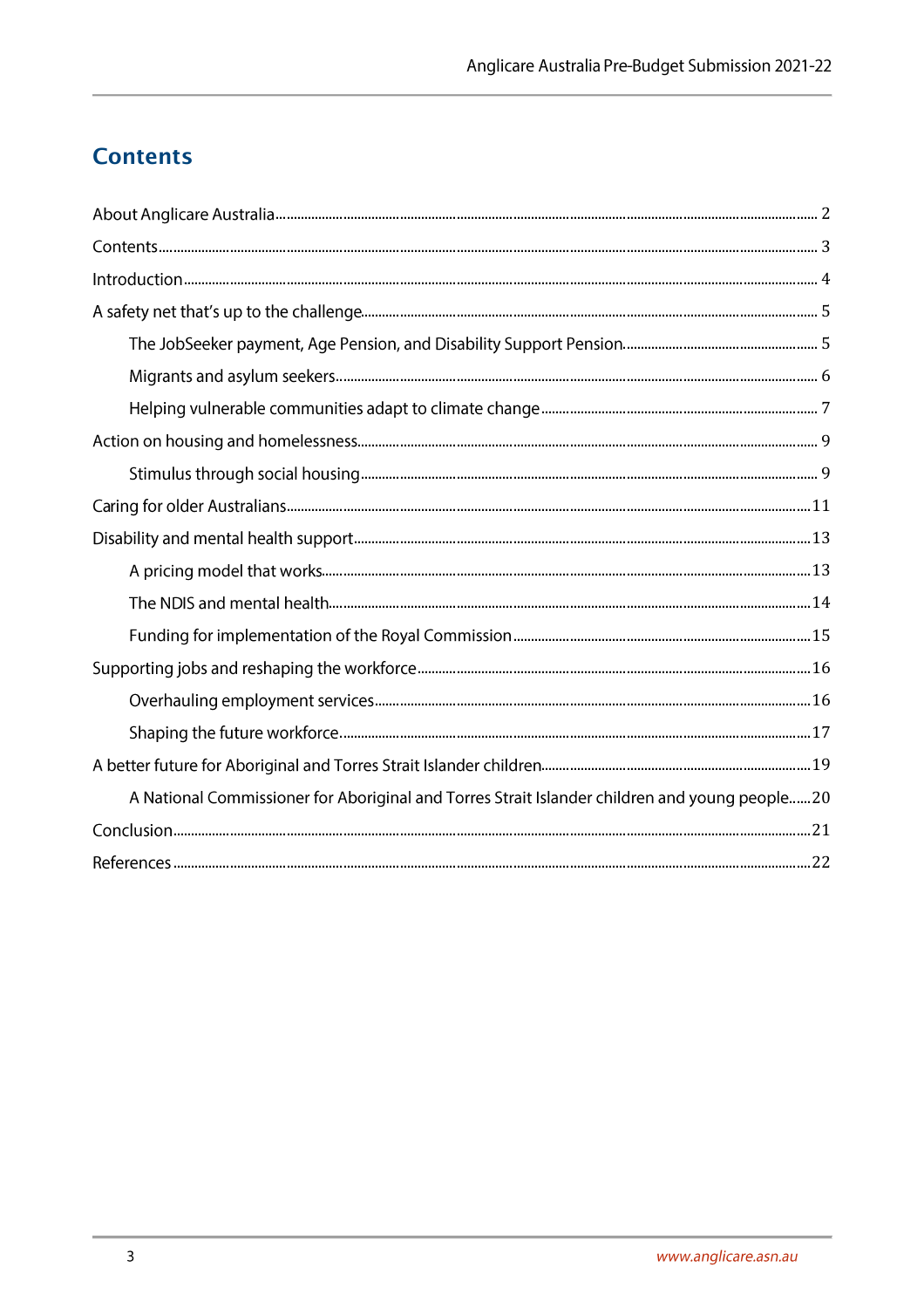## <span id="page-3-0"></span>Introduction

Anglicare Australia is pleased to make this submission ahead of the 2021-22 Federal Budget. The next Federal Budget will be a critical opportunity to support Australia's recovery, and build back better, in the wake of an unprecedented year. This submission explores what's needed, and what's possible, based on the insights and expertise of our member organisations.

As a locally-based network with national reach, Anglicare Australia has been supporting people in need as our economy recovers. We are also well-placed to see how recovery efforts are working on the ground. Anglicare Australia's members provide vital emergency relief, housing, financial counselling, mental health, and other social services, such as aged and disability care. We are embedded in communities across Australia. While many commentators have described 2020 as a year of strange, unexpected disasters which have wreaked havoc on communities, our local presence has given a different perspective. We believe the past year has been one of predictable crises, exposing and worsening the failures in our safety net. The Covid-19 pandemic and the climate-fuelled fire season have shaped this year, showing how our systems have been designed to look after the most advantaged best. Under extreme pressure, they have failed the people who need them the most.

As frontline services, we have been closely watching the impact of these crises. The focus of the most recent Budget and the initial stimulus was rightly on the immediate impacts on individuals and communities. However we know from our past experiences that we must prepare for the longer-term social and economic impacts. Our submission offers insights on how the next Federal Budget can help people cope with the reverberations, explores the impact of current government measures, and makes recommendations on how to prepare for longer-term impacts.

The Covid-19 pandemic has already proven to be a generation-defining event that will affect people and communities for years to come. We hope to work with the Government on the recovery, and to use the next Federal Budget to build a more resilient and prosperous Australia.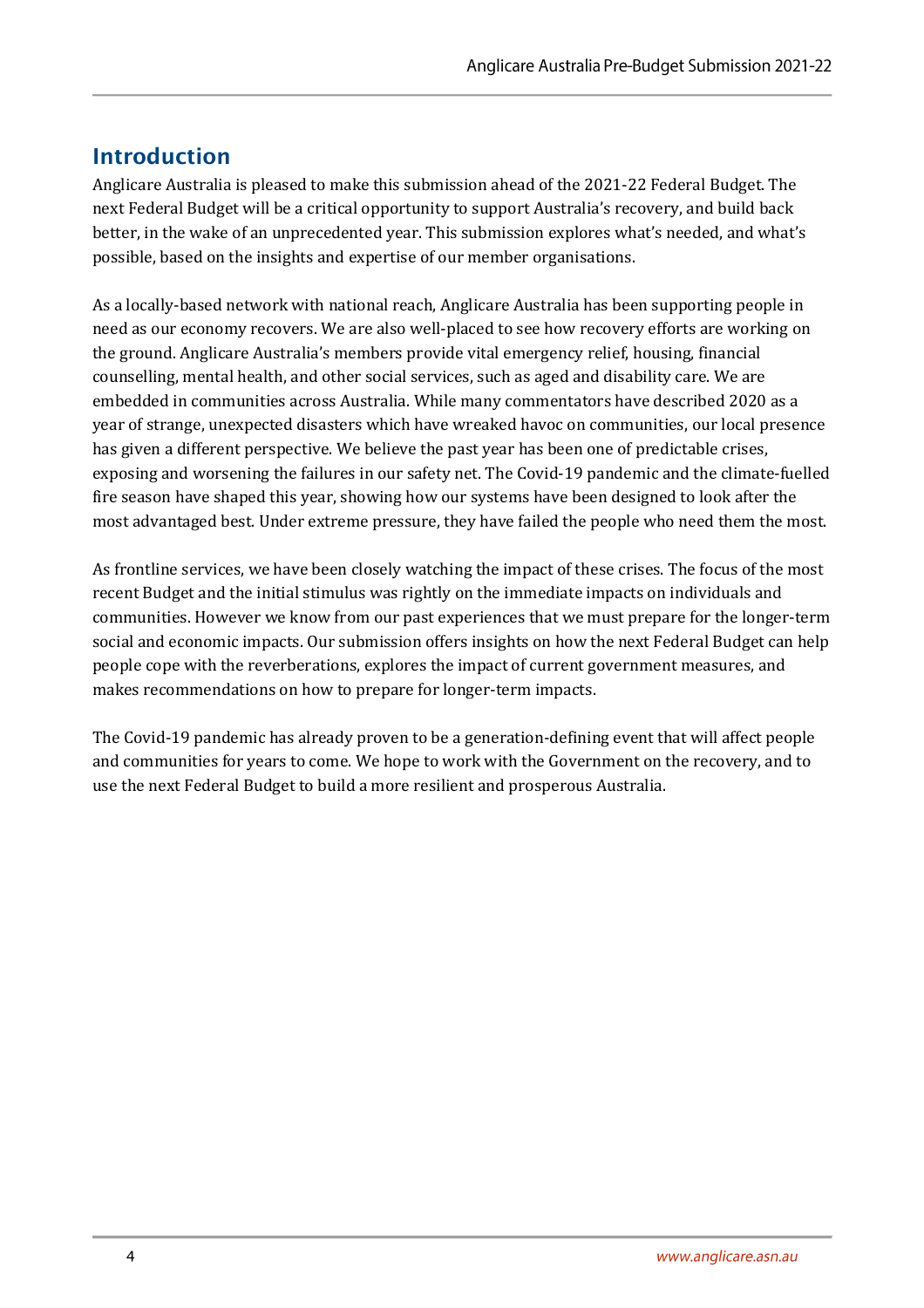## <span id="page-4-0"></span>A safety net that's up to the challenge

Before the Covid-19 pandemic, one in eight Australians lived in poverty. Worse still, one in six children lived in poverty.<sup>i</sup> The biggest risk factor for living in poverty was living on income support.<sup>ii</sup> Even with top-ups and supplements, pre-recession rates of income support were trapping people in hardship.

A recent survey of 2,000 Anglicare Australia clients found that two out of three people (58 percent) who came to us for emergency help were out of work; one in two (46 percent) needed help to get basic essentials such as food or medicine; and one in three (33 percent) needed help to manage a low income.iii Another recent survey conducted by Anglicare Australia showed that three quarters of people out of work (72 percent) were skipping meals, and one in ten (9 percent) were couch-surfing or in insecure accommodation.iv

This reinforces what the evidence has been telling us for years – that before the Covid-19 pandemic, payments for people who are out of work were so low that people were turning to agencies like ours just to get by. Data from the Anglicare Australia Network shows that emergency relief isn't a longterm answer to poverty. Almost one in two (44 percent) of our emergency relief clients were coming to us for over a year.<sup>v</sup> What these people really needed was a decent income to match the basic cost of living.

For these reasons, Anglicare Australia has long called for JobSeeker payments to be raised for good. In March, we supported the Government's move to raise the rate of JobSeeker above the poverty line, finally ending its 26-year freeze on support for people out of work. This lifted hundreds of thousands of Australians out of poverty and shielded the newly unemployed from destitution.

Yet much of that work much of that work has since been undone, with rates set to be slashed in 2021 on top of cuts already made in September. These cuts will reverse the gains that Australia has made in tackling poverty, and plunge record numbers of people into hardship and deprivation as they recover from this historic downturn. With many more people now reliant on the JobSeeker payment, record numbers of Australians will be pushed into poverty and housing stress.

## <span id="page-4-1"></span>**The JobSeeker payment, Age Pension, and Disability Support Pension**

Much was made of the doubling of the JobSeeker rate in March. However, Anglicare Australia believes that the rate had simply caught up with living costs after a 26-year freeze. The long stagnation of payments made the increase look large, but in truth, Australia's unemployment payments have been so low for so long that the debate over rates lost all sense of proportion. This helps explain why doubling the rate still left people barely above poverty line.

In the decades since the rate was frozen, rents in capital cities have more than doubled and government payments have failed to keep up. For example, a median rent in Sydney is \$500 per week. The next round of cuts could force a person on JobSeeker to spend all of their income on rent, even with the help of Commonwealth Rent Assistance. Anglicare Australia's Rental Affordability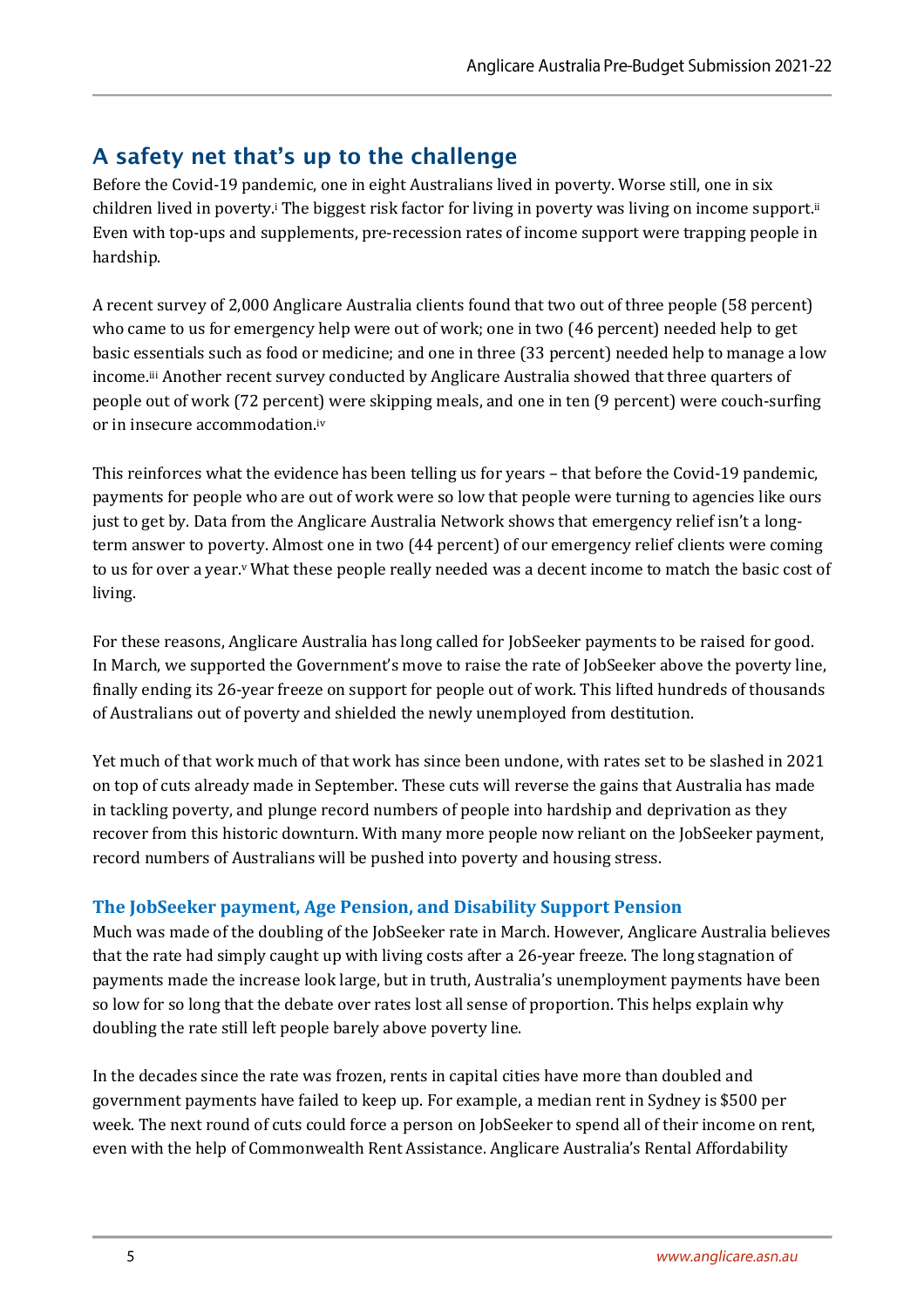Update, released in the wake of the Covid-19 downturn, found that almost 99 percent of rental listings and sharehouses were not affordable for someone on Jobseeker, even with payments doubled. Under the old rate of Newstart, 0 percent would have been affordable.<sup>vi</sup> Other essential living costs like food, education, health, transport, petrol, and electricity have also being rising since the early nineties.vii When compared to living costs, it's clear that payments are due for a big, permanent boost.

Anglicare Australia notes that children were the biggest beneficiaries of the JobSeeker increase. Around one million children now have a parent who relies on JobSeeker.viii They will bear the brunt of any cuts.

Anglicare Australia also notes that some households were left out of extra support altogether. People on the age and disability pensions were excluded from payment increases, left instead with small one-off payments in spite of facing much higher costs. For example, Anglicare Australia's recent Rental Affordability Update found that people on the age and disability pensions were at the very bottom of the rental market. With no change to their payments, a person on the Age Pension can afford just one percent of rentals, while a person on the Disability Support Pension can afford 0 percent.ix Along with those on carer payments, these are the groups most vulnerable to the virus. Older Australians and people with disabilities also have much higher medical, power and transport costs. Equity demands that extra support be extended to these groups for as long as the pandemic is with us.

#### **Recommendation: A permanent increase to income support payments**

Anglicare Australia calls on the Government to permanently raise the rate of JobSeeker payments above the poverty line. Support must also be extended to groups who are absorbing higher costs as a result of the pandemic (for example, people on the Age Pension, Disability Support Pension, and carer payments). This will mean raising the rate of JobSeeker and related payments to meet the Henderson poverty line. The Henderson poverty line accounts for different costs to different groups, and this will mean paying supplements to some people depending on their situation. It will also involve taking account of Australia's high housing costs (the Henderson poverty line assumes that 30 percent of a person's income is spent on housing).

#### <span id="page-5-0"></span>**Migrants and asylum seekers**

In considering the response to the pandemic, it's important to remember that asylum seekers, international students and temporary migrants do not have any access to income support including JobSeeker, JobKeeper, or Medicare. This is a huge concern and one we urge the Government to take seriously.

Governments have provided emergency and food relief but this does not match the level of need, nor is it an effective way to provide income security. While some people on temporary visas are approaching our members for help, many are unaware of the existence of services such as Emergency Relief. Anglicare Australia Network agencies across the country are working to reach out to these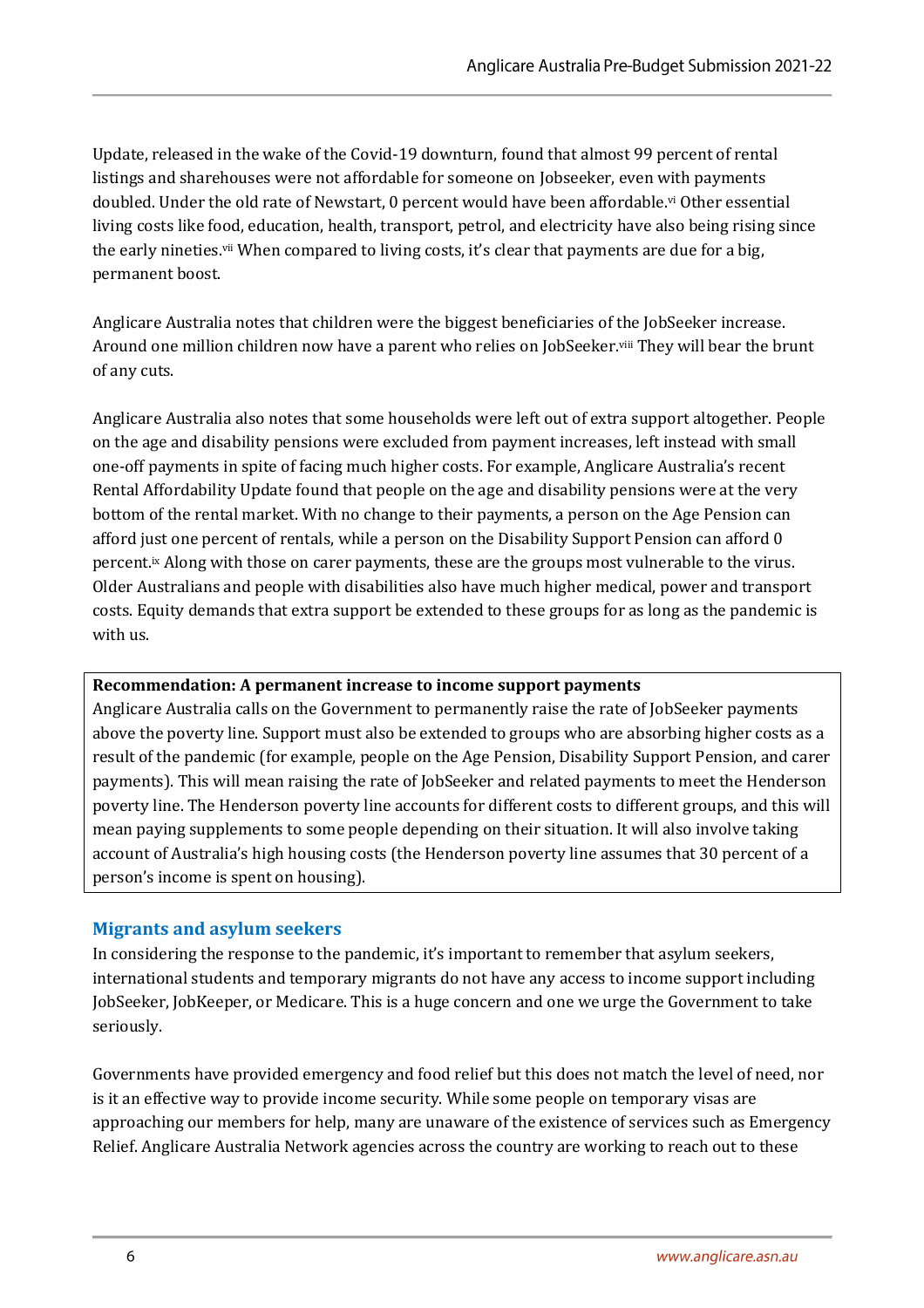populations to help them access crisis help. However, emergency relief still will not prevent people from losing their homes or being unable cover the cost of essentials. There is also a major concern about lack of access to healthcare for people not currently eligible for Medicare. In the context of this downturn, everyone should be able to access free health screening, testing and treatment for the virus regardless of their Medicare or visa status.

Anglicare Australia notes that some States and Territories have put in place provisions for people who otherwise do not have Medicare access to receive free or subsidised healthcare. While this is welcome, the Commonwealth has a responsibility to ensure people have access to treatment during this pandemic in the interests of public health.

#### **Recommendation: Migrants and asylum seekers**

Anglicare Australia recommends that JobSeeker and JobKeeper payments be urgently extended to over one million migrants who currently miss out. This remains one of the most serious flaws in the Covid-19 response and one that must be remedied quickly.

### <span id="page-6-0"></span>**Helping vulnerable communities adapt to climate change**

Anglicare Australia Network members are daily helping people with the reality of our overheating world. Our emergency relief services help people with the everyday stress of high power bills. These costs are worsened by poor housing that is expensive to heat and cool. Some parts of the Anglicare Australia Network help to provide affordable, energy efficient housing for people on low income. Others are policy and research experts on energy poverty and fair responses to climate change. Many of our members are partners in state and territory emergency action plans, or respond by helping people rebuild their lives after extreme weather and natural disasters.

Demand for emergency relief has grown in fire affected areas, after bushfires engulfed much of Eastern Australia last summer and left some communities devastated. Many remain in chaos. The ensuing Covid-19 pandemic left little room for reflection on policies affecting climate change mitigation, adaptation and emergency responses. Yet it is critical that these reflections occur, and that community services are included.

Our work with people on low incomes has shown that they have the least ability to cope, move away from, or recover from extreme weather events and natural disasters being exacerbated by climate change. Some struggle to afford food when prices are affected by extreme weather and disasters. Many cannot afford to stay cool or warm during extreme weather, and this can have severe health impacts. Others have lost affordable housing which has too often not been replaced by governments after disaster events. Some members of our community, such as people with a disability, and the elderly, can also be particularly vulnerable during extreme weather events as they require additional assistance to react and recover.

Geography also plays a part in deciding who is most vulnerable. For example, rural Australians need special attention in order to cope with and adapt to prolonged droughts and more frequent flooding.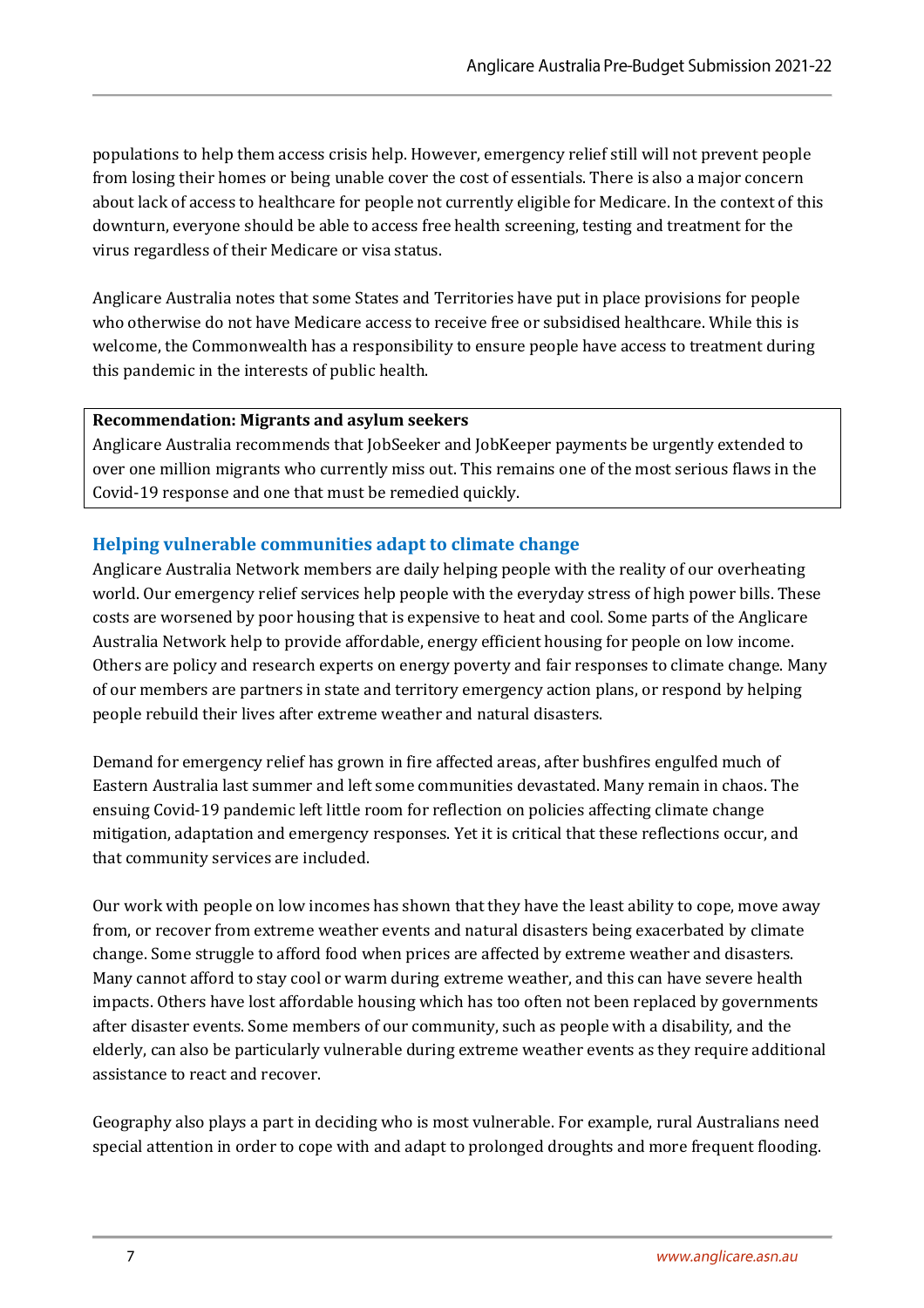With the impacts of climate change now upon us, it is critical that we resource our communities and help them adapt. The community sector is often overlooked in climate policy. Yet as services on the frontline, we help those facing extreme events and provide vital support for the most vulnerable. Our sector must be resourced to support communities through these extreme weather events as they increase in number, length and intensity.

### **Recommendations: Responding and adapting to climate change**

Anglicare Australia recommends:

- restoring and increasing funding for the National Climate Change Adaptation Research Facility as a key resource to help communities identify risks and opportunities and adapt to existing climate change.
- **•** providing dedicated support for the community sector to adapt and respond to climate change impacts, and to support the community with adaptation and response. A climate adaptation fund would allow organisations to apply for funding to retrofit buildings, respond to extreme weather events, and better prepare their clients for the impacts of climate change.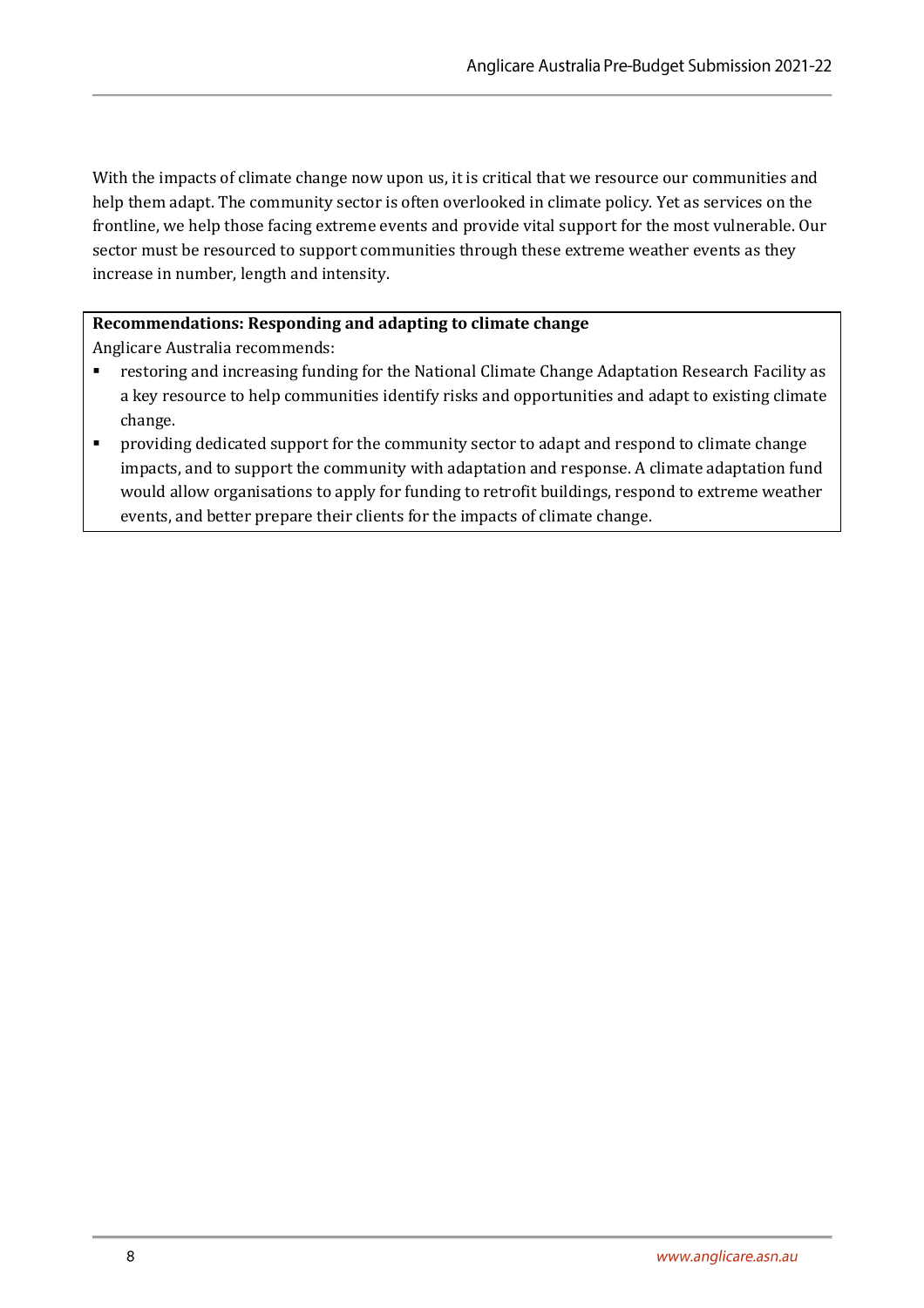## <span id="page-8-0"></span>Action on housing and homelessness

The Covid-19 pandemic and recession have exposed the scale of homelessness and rough sleeping in Australia, both as a social problem and as a health risk to the whole community. In the last census, the Australian Bureau of Statistics estimated that at least 116,000 people were homeless.<sup>x</sup> This includes those who are in overcrowded or insecure accommodation, and those sleeping rough. Of particular concern are the 'hidden homeless', such as those who live in cars, or who have been reliant on couch surfing. Tenants in private rental properties must also be able to maintain their tenancies despite loss of employment and income.

At the height of the pandemic, crisis and other residential accommodation providers were called upon to reduce occupancy to allow for social distancing, health and hygiene. At the same time, they were under pressure to provide access to alternative accommodation for some residents. These challenges emerged in the context of a long-term housing crisis, including high levels of rental stress among low and middle-income households, severe shortages of social and affordable housing, and growing rates of homelessness. Our latest Rental Affordability Snapshot reinforces this.

To date, the Commonwealth Government has provided limited increased funding for emergency relief and family support services. Some State and Territory governments have delivered packages of assistance to their homelessness and crisis accommodation sectors, although several have not. Anglicare Australia notes recent Australian Institute of Health and Welfare data showing that the recession has worsened the homelessness crisis. In the first three months of the Covid-19 crisis, 6,000 people a month were forced to seek help from homelessness services due to the pandemic. $x_i$ These rates have since remained high. Separate monthly data compiled from the Australian Institute of Health and Welfare in September showed that over 6,000 homelessness clients cited Covid-19 as their main reason for seeking help.xii

This highlights the need for a real boost to homelessness funding, and tangible relief for renters. Governments must take urgent action to prevent homelessness and promote individual and public health.

#### **Recommendation: Action on homelessness and rental stress**

Anglicare Australia recommends:

- **•** a further boost to funding for crisis accommodation services and community housing providers to procure additional safe, self-contained accommodation for residents to protect individual, staff and public health;
- a deferral of the expiry of homes under the National Rental Affordability Scheme, due to lapse in the next financial year.

### <span id="page-8-1"></span>**Stimulus through social housing**

Over the last year, almost 300,000 people sought help from homelessness agencies. Of those, around 260 were turned away each day.xiii These shortages were exacerbated by the pandemic, which saw homeless services struggle to find accommodation for people where they could keep a reasonable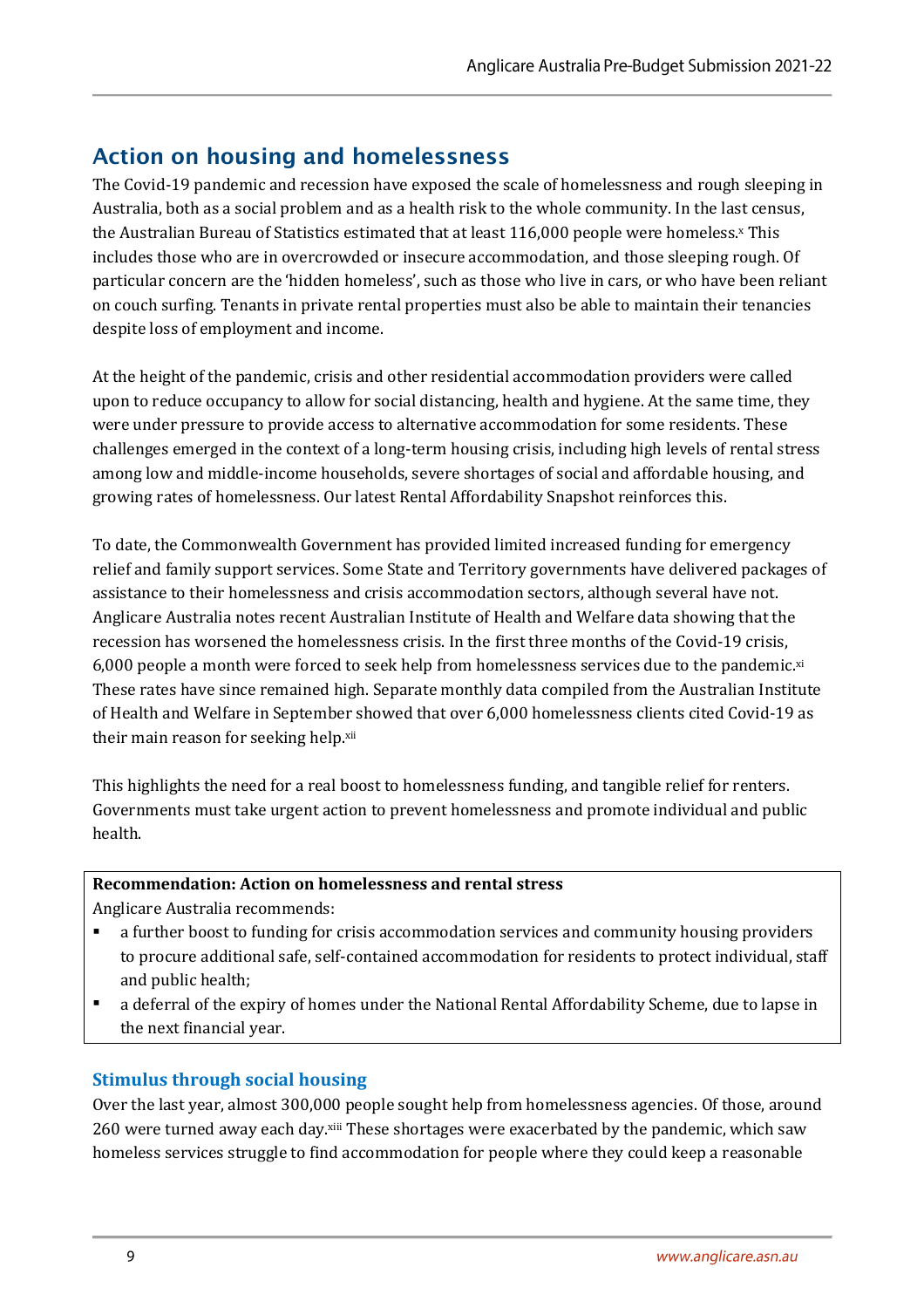distance from others and avoid catching the virus. Even after the pandemic subsides, the recession is expected to worsen the homelessness crisis in the coming years. Compared to pre-pandemic levels, the long tail of high unemployment is projected to lead to a 24 percent increase in the number of Australian families under housing stress. It will also create to a 9 percent increase in the number of Australians experiencing homelessness. xiv

Social and affordable housing is the most cost-effective solution to chronic homelessness. The affordable rents, security of tenure, and other supports available to financially vulnerable people in social housing reduces their risk of homelessness by more than half. The research also shows there is a national shortage of 500,000 social and affordable rental homes for people who are homeless or living on the lowest incomes.xv No State or Territory government is proposing an investment large enough to close their shortfall.

Ending our affordable housing shortfall would be the most powerful way to tackle the homelessness crisis and boost the economic recovery. Research has found that a \$7.2 billion investment in social housing by governments across Australia could leverage \$9 billion in direct investment and deliver over 30,000 homes. It would also create over 18,000 full-time jobs each year over a four year period, and generate up to \$18.2 billion in economic activity.<sup>xvi</sup> The investment would make inroads into the shortage of social housing and support the economic recovery. Every year, Equity Economics estimates that an additional 30,000 social housing units would reduce the number of Australians experiencing homelessness by around 4,500, saving an estimated \$135 million in additional service costs.xvii

With the economy reeling and people struggling to pay rent, we need to invest in projects that are shovel-ready. There is no time to waste. Social housing projects can get off the ground much more quickly than road or rail infrastructure. It also brings greater long-term benefits. For every dollar invested, social housing is estimated to provide an economic return of \$1.30.xviii

Responding to landlords in financial distress could offer another approach to boosting social housing. A government buy-back scheme for landlords who need to sell their properties would allow governments to replenish their housing stock, while offering landlords a fair price in the midst of a downturn. The location and scale of social housing can be guided by expert advice from key research bodies such as the Australian Housing and Urban Research Institute, and by community co-design. This issue is explored in greater detail in Anglicare Australia's 2020 Rental Affordability Snapshot.

#### **Recommendation: Stimulus through social housing**

Anglicare Australia recommends:

- a \$7.2 billion investment in building more social housing in areas of need across Australia; and
- a buy-back scheme for private landlords wishing to sell their investment properties, facilitated and led by the Federal Government.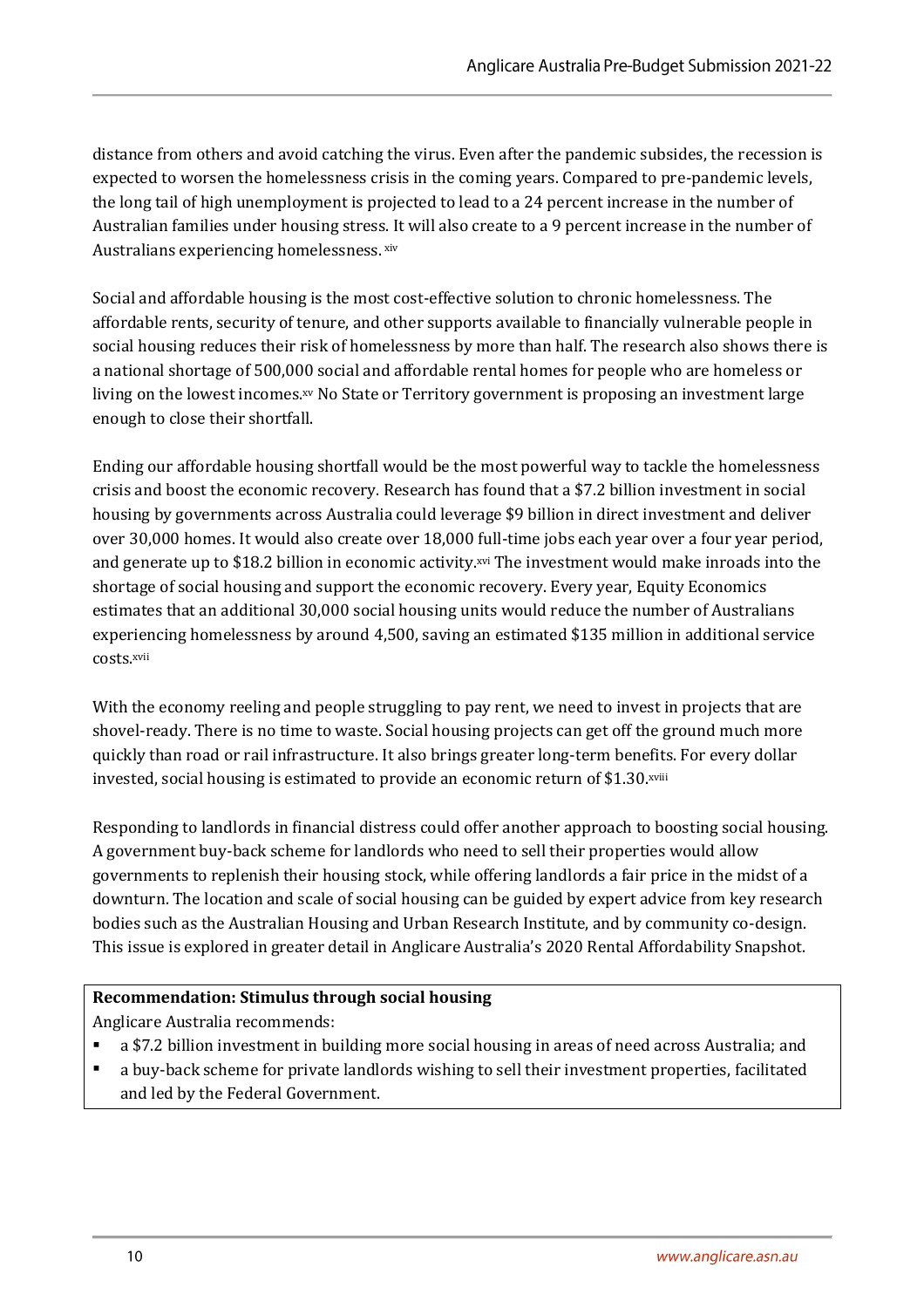## <span id="page-10-0"></span>Caring for older Australians

At the time of writing, nearly 75 percent of Australia's virus deaths have been in aged care. xix The second wave of the pandemic in Victoria showed that outbreaks in aged care facilities can have potentially devastating consequences. Responses to the Royal Commission into Aged Care Quality and Safety also show that the community expects the Government to play a vital role in working with the sector to protect older people.

Along with other peak aged care groups, Anglicare Australia has endorsed all of the Counsel Assisting's recommendations to the Royal Commission into Aged Care Quality and Safety. The Commissioners will deliver their final report in February 2021. It is our expectation that the Government will release the report immediately, allowing all stakeholders and community members to work together on transforming the aged care system. We expect the foundation for that transformation to be laid, and funded, in the next Federal Budget.

It is critical that the next Budget breaks the toxic cycle of incremental measures that tinker with current settings in an attempt to avoid structural transformation. Continuing this approach would only increase the exhaustion and frustration of those in the system, particularly after the trauma of the pandemic.

Instead it should focus on implementing the core recommendations from the Counsel Assisting, which have attracted universal consensus. These include introducing a new Aged Care Act centred on the rights older people, and developing the workforce in line with the Aged Care Workforce Strategy. The Strategy will need to be funded to grow, upskill, and train the workforce – and prepare the sector for a broader transformation of the system. The Government will also need to work with unions and the aged care sector to bring forward a Fair Work Commission wage claim, which raise wages for aged care workers across the board.

Finally, the Government will need to commit the necessary funds to clear the home care waiting list. Anglicare Australia notes that the number of people choosing home care has increased by 84 percent over the past decade. The Royal Commission uncovered the fact that 16,000 people died waiting for home care packages in the year before the Commissioners began their work, while another 14,000 people had gone into an aged care home prematurely because they couldn't get the care they needed at home.xx Since the national wait list was introduced in February 2017, the wait list figures have consistently trended upward and the Government's injections have failed to keep up.

Each of these reforms must begin without delay to address current system failings – and lay the foundation for the future.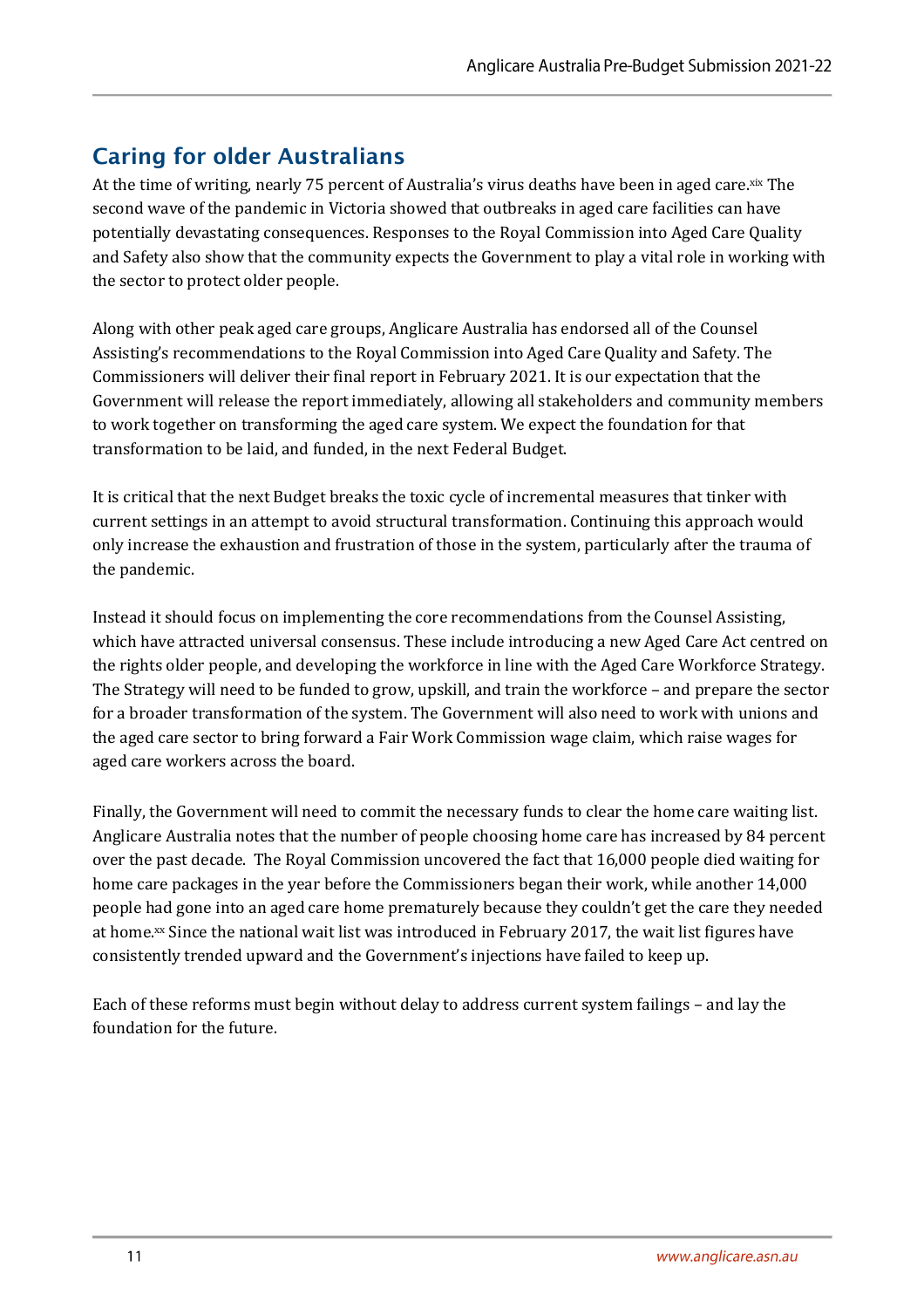#### **Recommendation: Investing in reform**

Anglicare Australia recommends:

- the introduction of a new Aged Care Act centred on the rights of older people;
- funding to build, train, and upskilling as part of the Aged Care Workforce Strategy;
- the development of a Fair Work Commission wage claim to raise wages across the sector; and
- funding to clear the home care waiting list.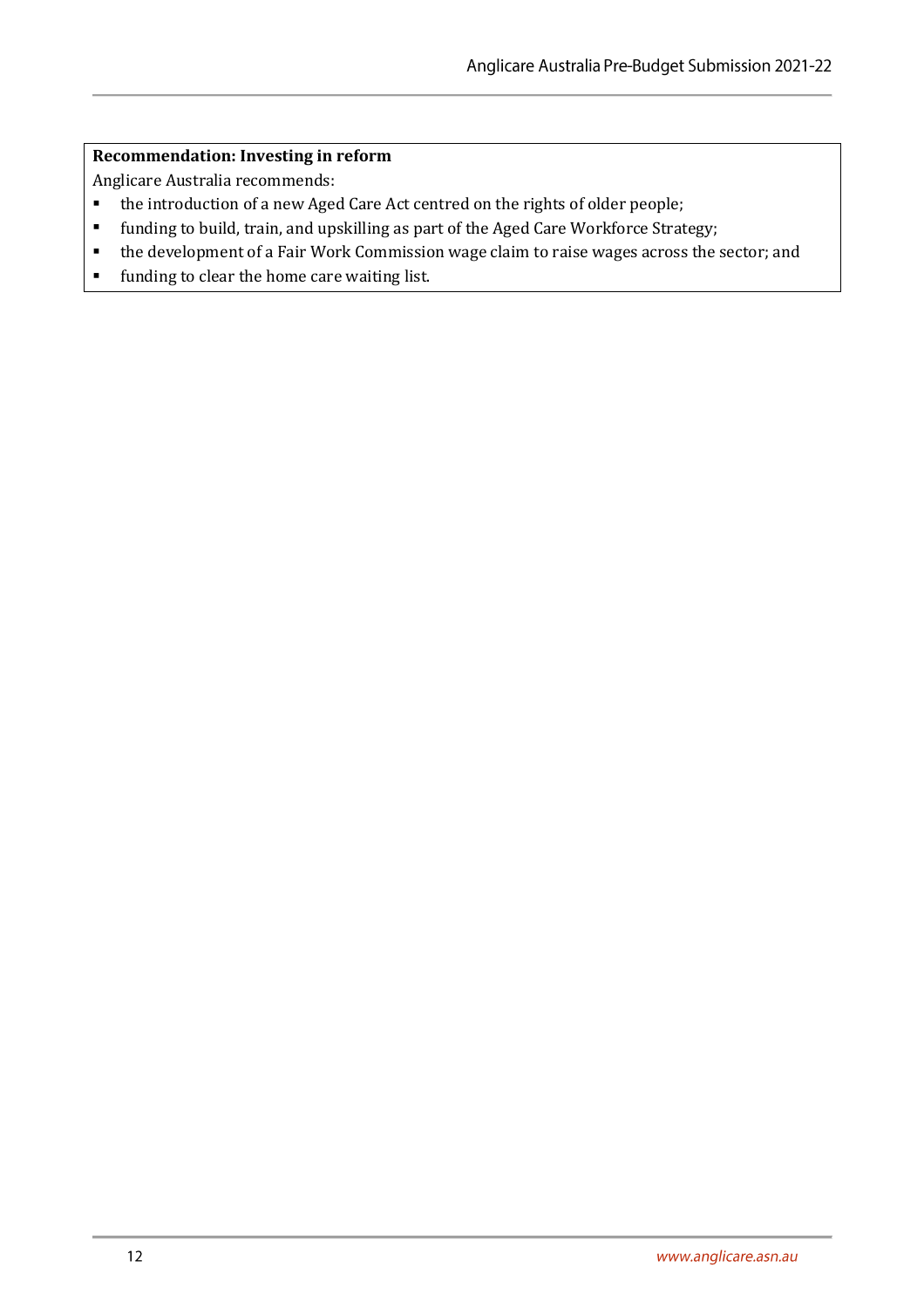## <span id="page-12-0"></span>Disability and mental health support

For years, Anglicare Australia has warned that the National Disability Insurance Scheme (NDIS) is facing critical challenges, and is in need of urgent attention. In the wake of the pandemic, the October Budget delivered a top-up to the Scheme along with an increase in funding to the body that regulates organisations providing support to participants. However, these efforts came off the back of chronic underspending on the NDIS, which had been used to boost the Budget bottom line for several years.

Fundamental questions relating to the provision of disability services remain unresolved. At such a critical stage in the implementation of the NDIS, this is deeply concerning. It has never been more urgent to address failures in the pricing model and take action on areas of unmet need in the Scheme, particularly mental health. The next Federal Budget must face these issues.

## <span id="page-12-1"></span>**A pricing model that works**

There is a growing recognition across the sector that the NDIS pricing model has not been working for either individual or group support. Experience from the Anglicare Australia Network also shows that the prescriptiveness of plans around staffing qualification levels are becoming an obstacle. These issues, as well as the unaffordability of travel, are particularly affecting rural and remote areas. It is unclear as yet whether recent changes have made an impact.

Despite the scale of our services and experience in other competitive markets, parts of the Anglicare Australia Network have been unable to deliver quality NDIS services viably. Some have made the difficult decision to withdraw from providing services under the Scheme. Other service providers have found themselves in a similar position.

The next Federal Budget must continue efforts to resolve these issues. It is critical that the Government commits to working with the sector to address these problems. This could include looking to alternate funding models, such as block-funding, to address thin markets and ensure culturally appropriate services. Anglicare Australia notes that the Productivity Commission's 2017 Inquiry into Reforms to Human Services<sup>xxi</sup> and 2020 Inquiry into Mental Health<sup>xxii</sup> called for greater consideration of block-funding, and encouraged the Government to investigate this with the sector.

### **Recommendation: Improving the NDIS pricing model**

<span id="page-12-2"></span>Anglicare Australia recommends that the Government establish a process to address issues with the NDIS pricing model. This process must include representatives from the mental health, disability and social service sectors, and involve investigating recommendations from key reviews; as well as monitoring the impact of recent changes. This should include taking account of the Productivity Commission's Inquiry into Reforms to Human Services and the Joint Standing Committee on the NDIS' inquiry into the Market Readiness for Provision of Services Under the NDIS.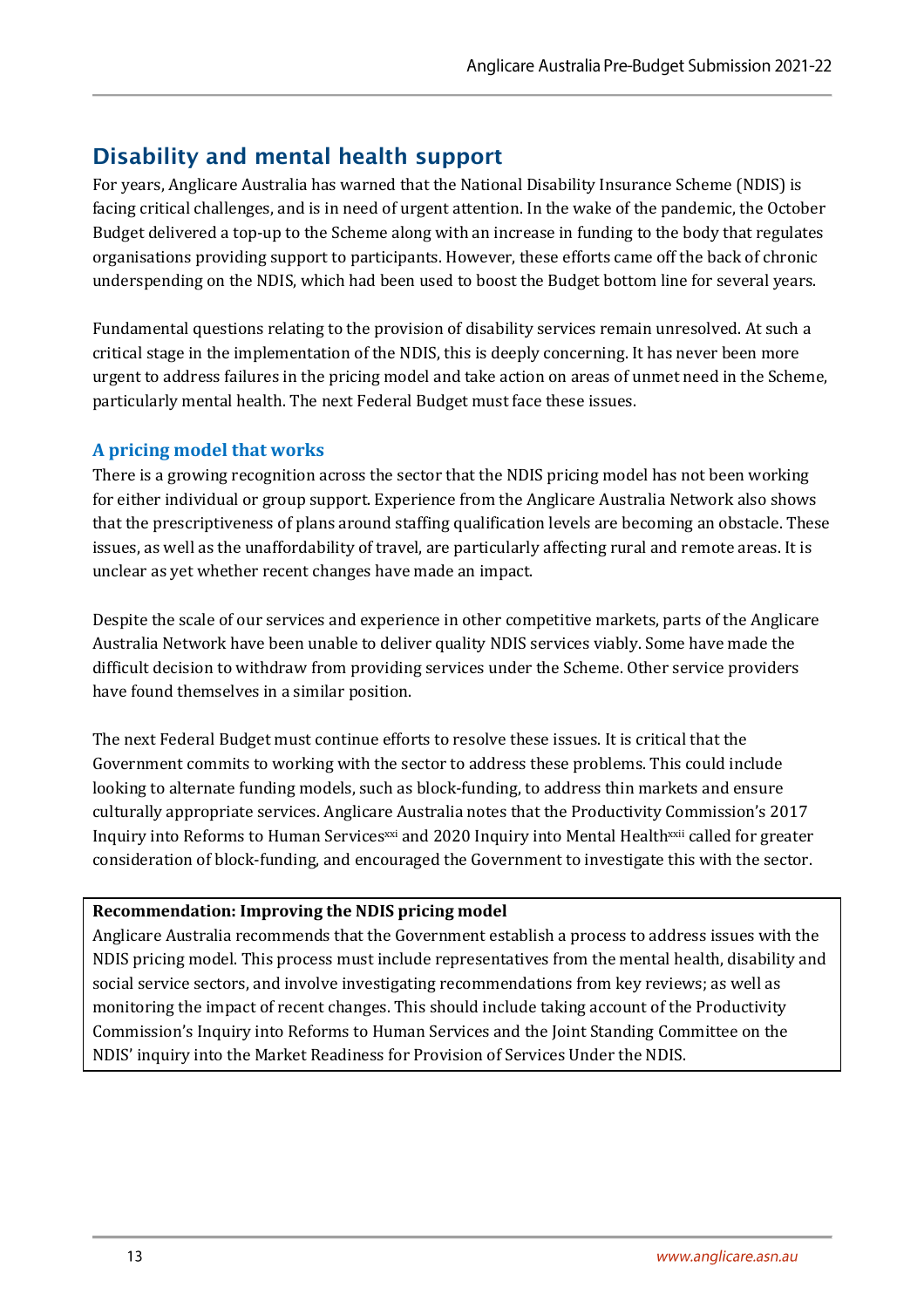### **The NDIS and mental health**

As the Productivity Commission's Inquiry into Mental Health implores, "it is important that the Australian mental health system reaches a stage where regardless of their NDIS status, people are able to access the supports they need." Our surprise is that this does not appear to have been the goal of the National Disability Insurance Agency (NDIA), health systems, or governments until now. In some cases, the very structure of the NDIS works against community inclusion.

Anglicare Australia strongly supports the Inquiry's recommendation for all levels of government to extend the funding cycle length for psychosocial supports from a one-year term to a minimum of five years. Our experience is that people find their own way of connecting to psychosocial supports, and their own way of drawing on them. They are relational, and they take time. This is illustrated in the Commission's discussion of several broader psychosocial support programs, such as Partners in Recovery, Parents, Helpers and Mentors, and the Day to Day Living Program. Each of these programs plays a valuable role in funding the kind of support and inclusion that enables people to reach their potential in life. It beggars belief that the NDIS has evolved to put these programs and the people who use them at risk.

The provision of services such as these to people with psychosocial disabilities requires urgent attention. By far the biggest issue is that of unmet need. It is expected that 90 percent of people with psychosocial disabilities and many thousands of carers will not be covered under the NDIS.<sup>xxiii</sup> While it is essential that the eligibility criteria for the NDIS are urgently clarified, doing so will not change the lack of funding for the level of services required to support Australians with psychosocial illness and disabilities and their families and carers, regardless of where that service is located (within the NDIS, in the community, or through clinical care pathways).

The eligibility criteria for the NDIS are not clearly defined for psychosocial disability, and this is resulting in inconsistent inclusion and exclusion of prospective participants. Given how restrictively the NDIS criteria are defined with regard to mental health, it is also clear that the level of unmet need will have implications for funding between the Commonwealth and state and territory governments. There is still an overall lack of clarity and unfunded gaps in community-based mental health services for the vast majority of people who have mental illness that is not covered by the NDIS.xxiv This has left an urgent need for community-based mental health service gaps to be properly mapped and funded.

One notable example is the Younger Onset Dementia Key Worker program. This program was not explored by the Commission, but has been highlighted to us by Anglicare Australia Network members. Previously, the program was designed to provide short-term case management for families to understand dementia, provide advocacy to engage services, assist with NDIS applications, and run information sessions. The funding for this service has now been withdrawn and replaced with an NDIS case management program for clients after they secure an NDIS package.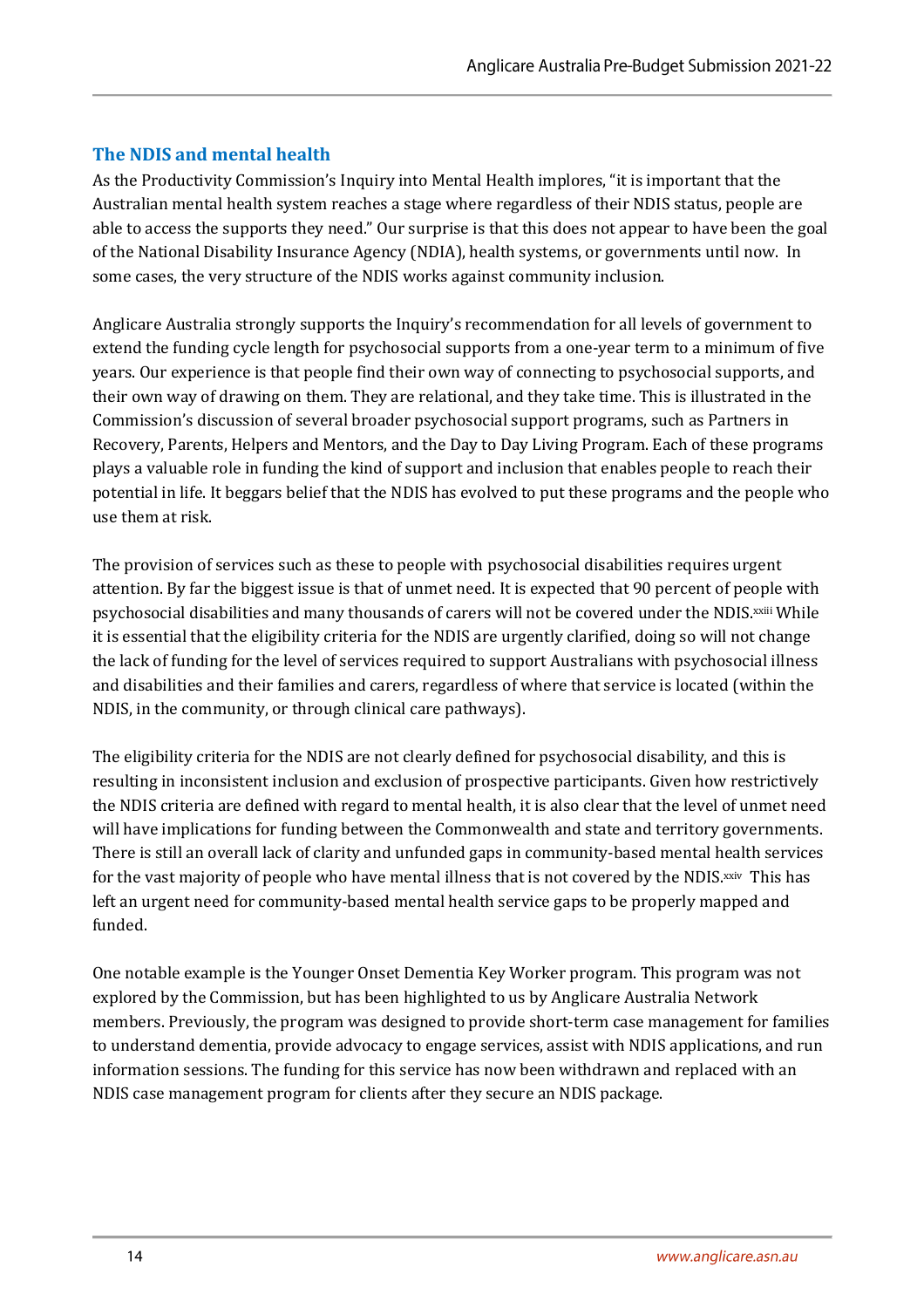This has left a gap for people with younger onset dementia before and after diagnosis, especially when it comes to support to access services and education. In some areas, there are pilot programs designed to help people manage their diagnosis and live well. However these programs are patchy, and their futures are not certain. There is a need for a recurrently funded, national program that provides a single point of contact to help people of all ages plan their support services and networks.

This program is one example, but it is typical of the issues that facing the mental health sector in the wake of the NDIS. There are countless other examples. We urge the Government to respond to these issues in the upcoming Federal Budget, and ensure that the NDIS doesn't ultimately fail people with psychosocial disabilities.

#### **Recommendation: Addressing areas of unmet need in the NDIS**

Anglicare Australia calls on the Government to extend the funding cycle length for psychosocial supports from a one-year term to a minimum of five years. Anglicare Australia also recommends that funding guarantees be provided to all community-based mental health services, including increases, to meet unmet need.

### <span id="page-14-0"></span>**Funding for implementation of the Royal Commission**

People with disabilities and their families need to know the facility they have chosen will provide safe, high quality, person-centred care that is grounded in respect, comfort and dignity. For years, Anglicare Australia called for a Royal Commission into these issues and we strongly supported the Royal Commission into Violence, Abuse, Neglect and Exploitation of People with Disability when it was announced.

Previous reviews into the issues surrounding disability have offered valuable insights. But this Royal Commission has a much deeper remit, exploring the treatment of people with disabilities across society as a whole. Its hearings to date have engaged the public in an in-depth examination of the elements underpinning dignity, respect, and quality care. As it goes on, it will also need to have the scope to make recommendations that go beyond changes to the disability sector itself.

It is also important that its recommendations are acted upon fully. Given the scope of the Royal Commission's work, Anglicare Australia recommends that some funding be set aside in the next Federal Budget in anticipation of this expense.

#### **Recommendation: Anticipating costs from the Royal Commission**

Anglicare Australia recommends funding be set aside in the next Federal Budget in anticipation of implementing recommendations stemming from the Royal Commission into Violence, Abuse, Neglect and Exploitation of People with Disability.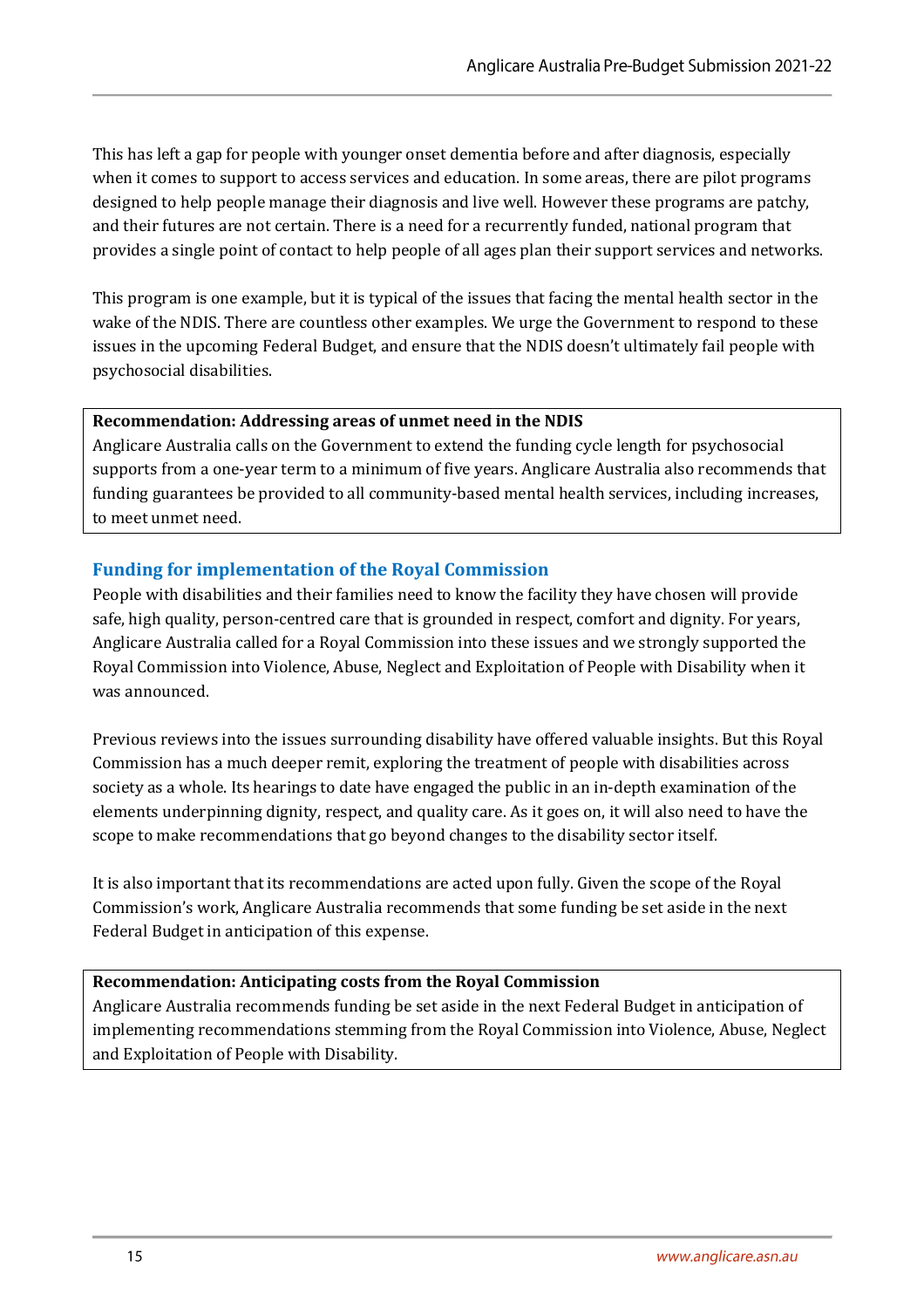## <span id="page-15-0"></span>Supporting jobs and reshaping the workforce

Unemployment, and underemployment, have been persistent issues for years. Now, record-high rates are likely to persist as Australians recover from this historic downturn. While some businesses are re-opening, chronic unemployment could undermine the recovery. People without paid work, those at risk of losing their jobs, people facing high debt burdens, and those on lower incomes will be reluctant to spend.xxv Businesses in debt and with fewer customers will be reluctant to invest.xxvi

The second wave of the pandemic in Victoria, exacerbated by community transmission in workplaces, exposed a major weakness in Australia's labour force: The growing number of people who in insecure work who cannot afford absences. At the time of Anglicare Australia's 2019 Jobs Availability Snapshot, 1.16 million Australians were underemployed.xxvii In the 2020 Snapshot, that number ballooned to 1.63 million.<sup>xxviii</sup> Many more people are thought to be in precarious work arrangements. This cohort has been overlooked for years, and now, they are particularly vulnerable.

Urgent action is required to ensure that casual workers and those in precarious arrangements are not left out of the Government response to the pandemic. At the same time, longer-term consideration must be given to ensure work in Australia becomes more secure. This is critical to building resilience in the face of future downturns and crises.

## <span id="page-15-1"></span>**Overhauling employment services**

The Employment Services Expert Panel recently undertook a major review of Department of Employment programs, after collecting substantial evidence from service providers and users, peak bodies and labour market experts. Its report recommends major changes to Jobactive and other services when the current finding round ends in 2020. The bushfires, followed by the Covid-19 pandemic and higher rates of unemployment, have disrupted these plans. However, they have also underscored the need for major reform of employment services along the lines proposed.

In consultation with service providers and users, peak bodies and experts, Anglicare Australia calls for elements of the New Employment Services model proposed by the Expert Panel to be brought forward in response to the major restructure of employment and higher employment we now face. These changes include:

- ending excessive compliance and penalties, both for people who are unemployed and providers;
- two streams of service, a digital service and an enhanced face-to-face service;
- purchasing arrangements that provide more funding in advance (as distinct from outcome payments), facilitate specialist and locally-based providers, and reduce caseloads; and
- an enhanced Employment Fund to assist with investments to overcome barriers to employment.

With unemployment and underemployment likely to persist in the coming years, these changes will be crucial to supporting people as they to seek to re-enter the workforce.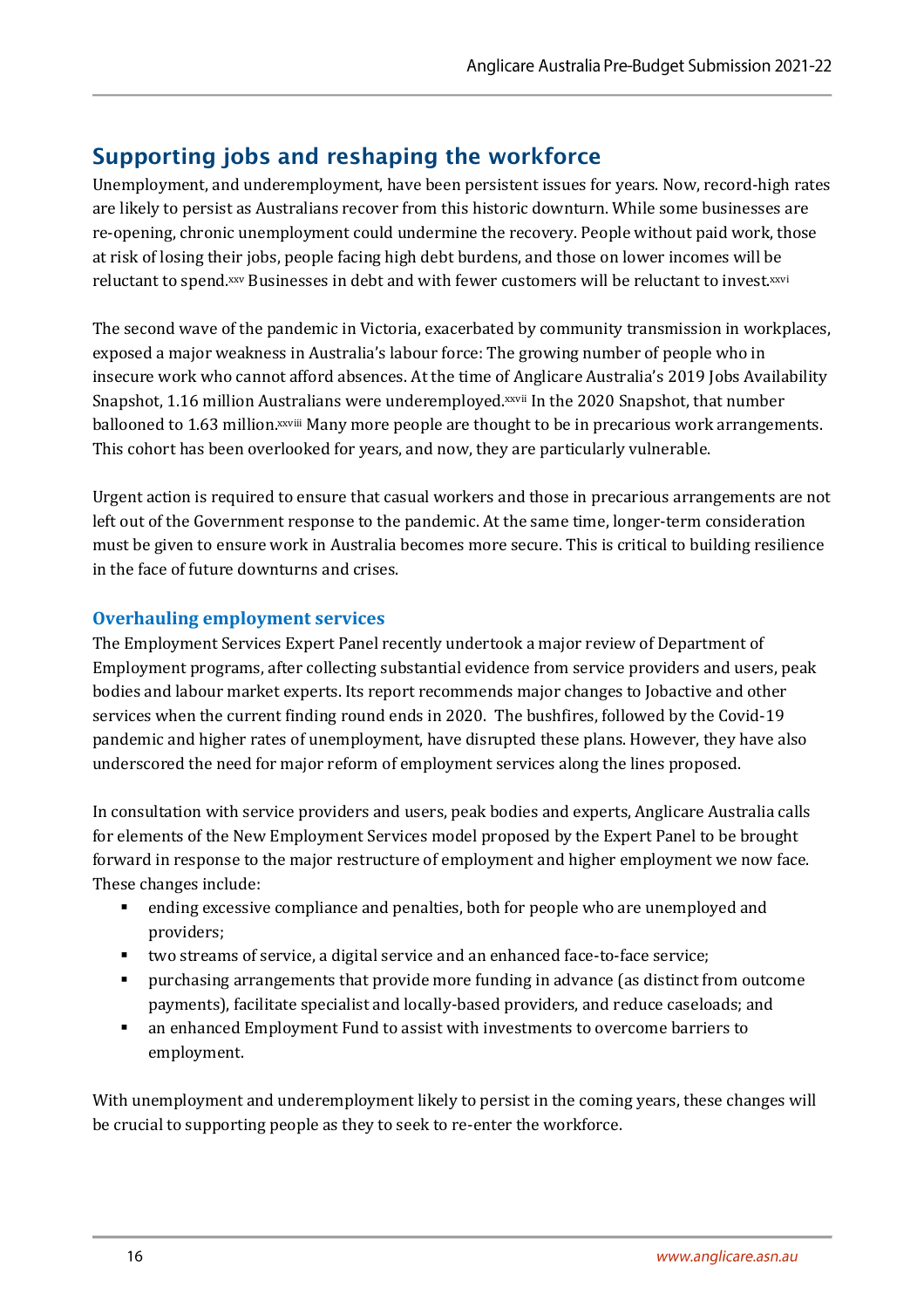#### **Recommendation: New Employment Services model**

In response to current disruptions to employment and higher education, Anglicare Australia recommends that key elements of the New Employment Services model be brought forward.

#### <span id="page-16-0"></span>**Shaping the future workforce**

With so many Australians unemployed or underemployed, and rapid shifts in the structure of work (for example, due to partial recovery), the jobs available after the pandemic will be different to those prior to the lockdowns. As well as generating more jobs through economic stimulus measures, the Government and its partners must carefully manage this adjustment in the labour market to smooth the necessary adjustments to jobs and skills.

Even before the pandemic struck, Anglicare Australia's research showed that the job market was not delivering for those facing the greatest barriers to work. These include people who may not have qualifications or experience to draw on, those trying to re-enter the workforce after a long break, or those living in regional or remote areas. Without action, this situation is likely to deteriorate further after the pandemic.

Our most recent Jobs Availability Snapshot, released in October, shows a grave situation for people facing these barriers to work. In our sample month, eight of these jobseekers are competing for each entry-level job. $x$  In some parts of the country that number is as high as  $20$  – and this assumes those jobseekers are competing only with each other. If all jobseekers are included, there are a staggering 106 jobseekers for each entry-level job.xxx Many of the jobseekers we look at in our Snapshot are older people, who have been left out of the JobMaker scheme announced as part of the most recent Budget. On top of that, 1.63 million people are now underemployed. They could also be competing for these jobs.

The Snapshot also shows that government intervention must move away from failed policies that force people onto an endless hamster wheel of job searching and obligations unlinked to real job prospects. Indeed, a recent Anglicare Australia survey showed that the overwhelming majority of jobseekers found that their obligations and activities were pointless and failing to lead them to work.xxxi Instead, we need to drastically overhaul employment services and create activities that actually lead to work. The same survey showed that three quarters of jobseekers want to participate in activities that actually lead to work.xxxii

We must also ensure that people already working regular hours in long-term positions are given the benefits of permanent employment, instead of being stuck in casual arrangements. Anglicare Australia notes that this principle was recently recognised by the Federal Court of Australia in its landmark ruling on casual entitlements. Reducing the number of people in insecure and precarious work will mean that Australians are better equipped to weather future downturns – and that more Australians will have a decent standard of living.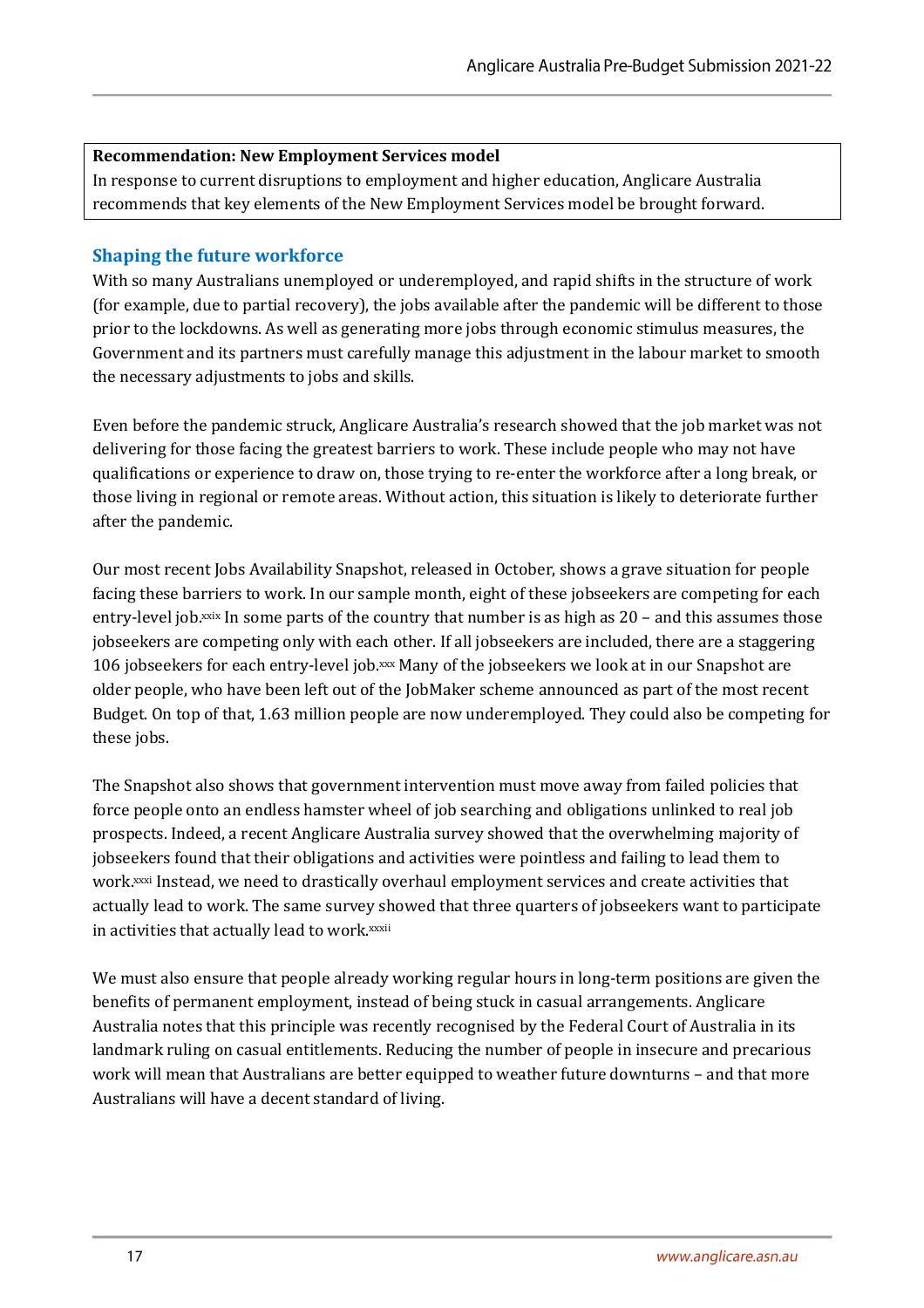#### **Recommendations: Shaping the future workforce**

Anglicare Australia recommends:

- an investment in supported work placements, especially those that include tangible training opportunities;
- a response to the recent Federal Court decision which explores pathways to permanent employment for casual workers in long-term positions with regular hours.
- a plan for job creation beyond the pandemic. Anglicare Australia's annual Jobs Availability Snapshot has had a particular focus on job creation, and includes several examples of successful programs.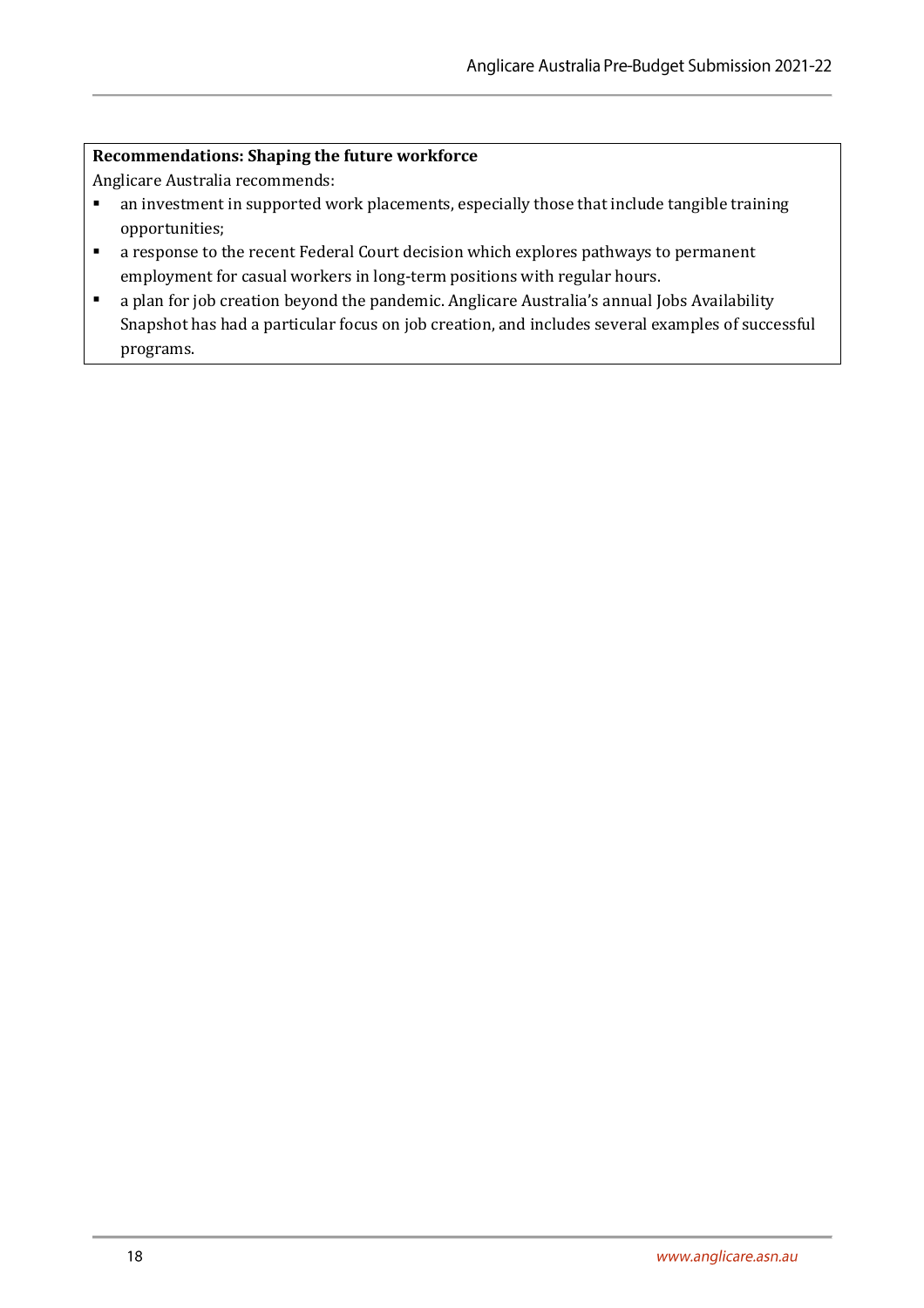## <span id="page-18-0"></span>A better future for Aboriginal and Torres Strait Islander children

It has been over twenty years since the release of *Bringing Them Home*, the landmark report into the Stolen Generations. At that time, many Australians were shocked to learn that Aboriginal and Torres Strait Islander children represented 20 percent of children in OOHC. Today, Aboriginal and Torres Strait Islander children make up over one third of all children living in out-of-home care (OOHC), xxxiii and disproportionate representation continues to grow.

The consequences of child removal are profound. Removals devastate families, deepen intergenerational trauma, and can trigger poor life outcomes. In spite of the principles of prevention and early intervention enshrined in federal and state policy frameworks, over 80 percent of funding goes into the out-of-home care system instead of prevention.

If we continue to do what we are currently doing in child protection, the numbers of Aboriginal and Torres Strait Islander children in OOHC will at least treble in the next 20 years, according to the most recent Family Matters report.xxxiv The rates of over-representation of Aboriginal and Torres Strait Islander children continue to increase across jurisdictions. Not only are we failing to close the gap, we are actively widening the gap.

Anglicare Australia is signatory to the Family Matters campaign, which aims to eliminate the overrepresentation of Aboriginal and Torres Strait Islander children in out-of-home care by 2040. We echo the campaign's calls to strengthen and support families to reverse the trend of removals, and to work with Aboriginal and Torres Strait Islander communities to ensure children and young people grow up safe and cared for in family, community and culture.

### **Recommendations: Reversing the trend of Aboriginal and Torres Strait Islander child removals**

Anglicare Australia recommends the Government adopt the major actions identified by the Family Matters coalition. This would involve a commitment to:

- develop a national Aboriginal and Torres Strait Islander Children's Strategy which includes generational targets to eliminate over-representation and address the causes of child removal to improve safety and wellbeing.
- increase efforts to connect Aboriginal and Torres Strait Islander children in OOHC to family and culture, through cultural support planning, family finding, return to country, and kinship care support programs.
- prioritise investment in service delivery by community-controlled organisations in line with selfdetermination, including through investment targets aligned to need and adopting co-design principles with Aboriginal and Torres Strait Islander communities.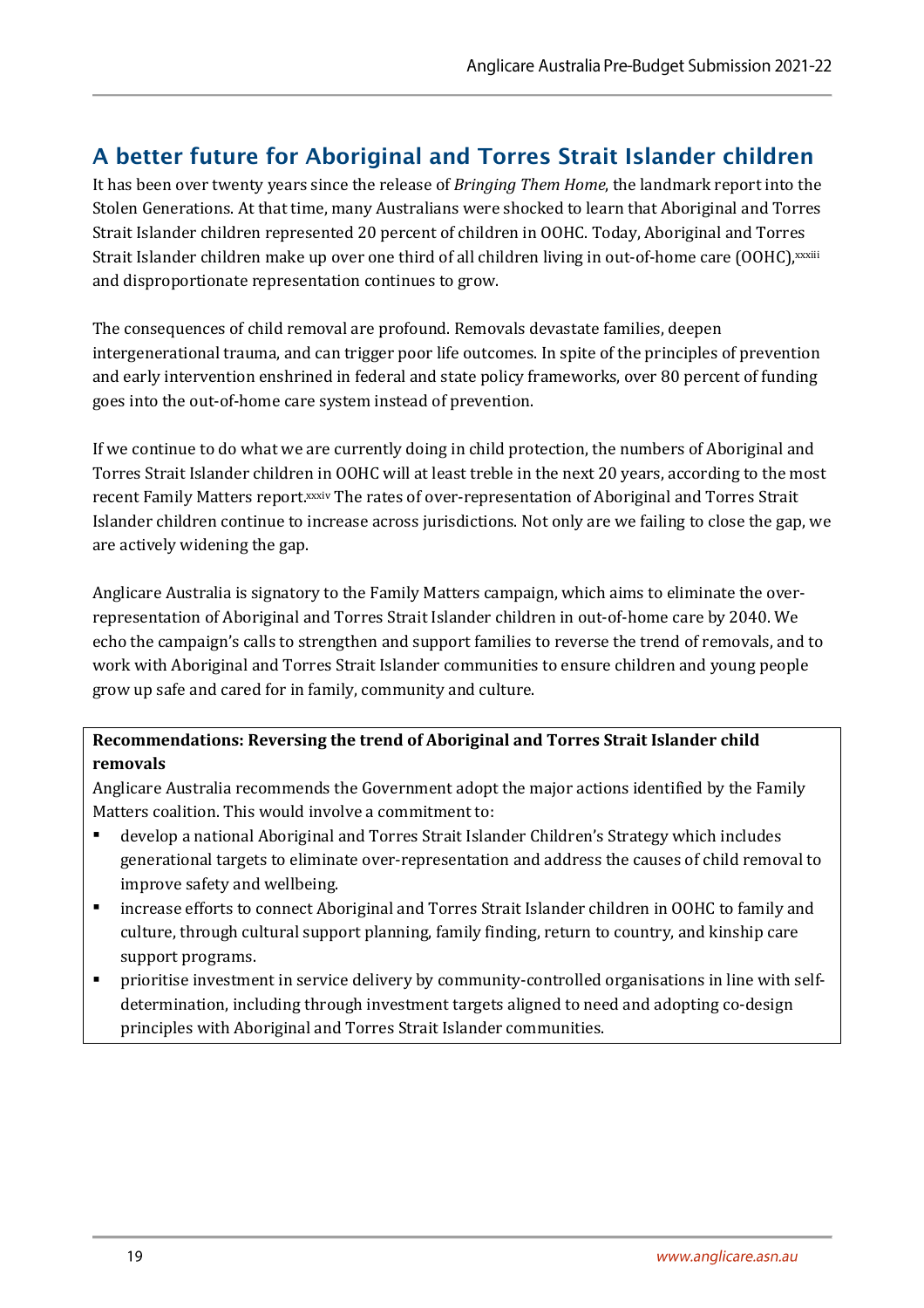## <span id="page-19-0"></span>**A National Commissioner for Aboriginal and Torres Strait Islander children and young people**

The Family Matters Report 2020 has highlighted the urgent need to establish a dedicated National Commissioner for Aboriginal and Torres Strait Islander children and young people. This was further supported by the United Nations Committee on the Rights of the Child, who this year reviewed Australia's progress to respect, protect and fulfil children's rights.xxxv A Commissioner would provide improved oversight and accountability for systems and services to improve the protection of the rights of Aboriginal and Torres Strait Islander children and young people.

As Family Matters signatories affirmed in a recent position paper, xxxvi there are at least three key reasons why there is an urgent need and imperative to establish a National Commissioner dedicated to Aboriginal and Torres Strait Islander children and young people.

Firstly, Aboriginal and Torres Strait Islander children and young people experience disproportionately high levels of disadvantage and discrimination. Secondly, Aboriginal and Torres Strait Islander children and young people often fall through the cracks of our federal system. And thirdly, there is growing recognition by State and Territory governments of the importance and value of a Commissioner dedicated to Aboriginal and Torres Strait Islander children and young people. Several have made it clear that they would value national leadership.

A dedicated National Commissioner should form part of the Australian Human Rights Commission on equal footing with the existing commissioner roles. The Commissioner should be established in conformity with the United Nations benchmark guidelines for national human rights institutions, known as the 'Paris Principles.' To achieve this, the role of the National Commissioner must:

- be established by legislation to ensure its independence and autonomy from government
- be filled by an identified Aboriginal and Torres Strait Islander person with appropriate qualifications, knowledge and experience, appointed through a transparent process
- be mandated with a clear scope and purpose for the role
- be granted appropriate functions and powers to promote systemic change and accountability, this includes powers to conduct inquires
- be adequately resourced to perform its role effectively.

### **Recommendation: Appointing a National Commissioner for Aboriginal and Torres Strait Islander children and young people**

Anglicare Australia calls for the appointment of a dedicated National Commissioner for Aboriginal and Torres Strait Islander children and young people. The Commissioner should be established in conformity with the United Nations benchmark guidelines for national human rights institutions, and form part of the Australian Human Rights Commission on equal footing with the existing commissioner roles.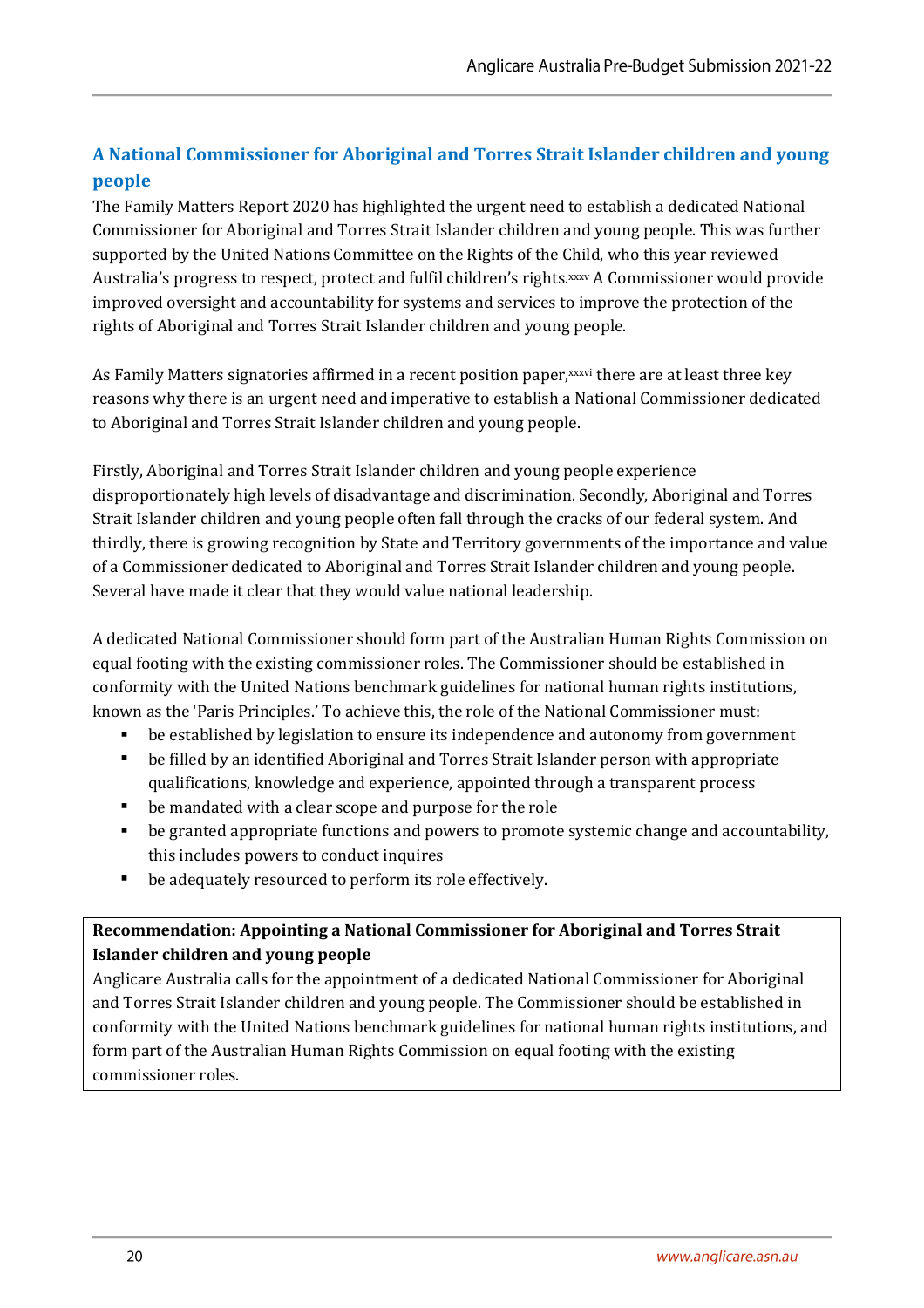## <span id="page-20-0"></span>Conclusion

Anglicare Australia appreciates the opportunity to contribute to the 2021-22 Federal Budget, which will play a critical role as we enter the next phase of the recovery. The Government will be required to play a much greater role than it has in the recent past. As well as stimulating recovery, it will also be called upon to help the community navigate our way to recovery.

In the past year, Australians have lived through back-to-back emergencies that have devastated livelihoods, health, communities and our environment. The unprecedented drought, bushfires, and the Covid-19 pandemic, have both exposed weaknesses in our support systems. Now a fourth crisis, mass unemployment and a historic downturn, is unfolding. In changing much of the employment support and social security system, the Government has openly acknowledged that existing policies were no longer fit-for-purpose. Perversely, we are now forced to fight to extend and expand these measures in the next Federal Budget.

Governments, business, unions, and the community sector are coming to realise that we can only overcome emergencies and downturns by working together in partnership. These partnerships will be just as critical in recovery. We must plan for, and coordinate, a recovery that includes everybody. As the economy and labour market undergo another major restructure, we must reimagine an economy that's likely to be very different to business-as-usual.

Other goals must be front and centre as we plan the recovery – to make our workforce more resilient and more secure; to ensure every Australian has a roof over their head; to reduce poverty and inequality, and to ease the anxiety and financial stress that too many people have suffered during 2020.

The 2021-22 Federal Budget will be a historic opportunity to help people, communities and business to recover, and to build back better.